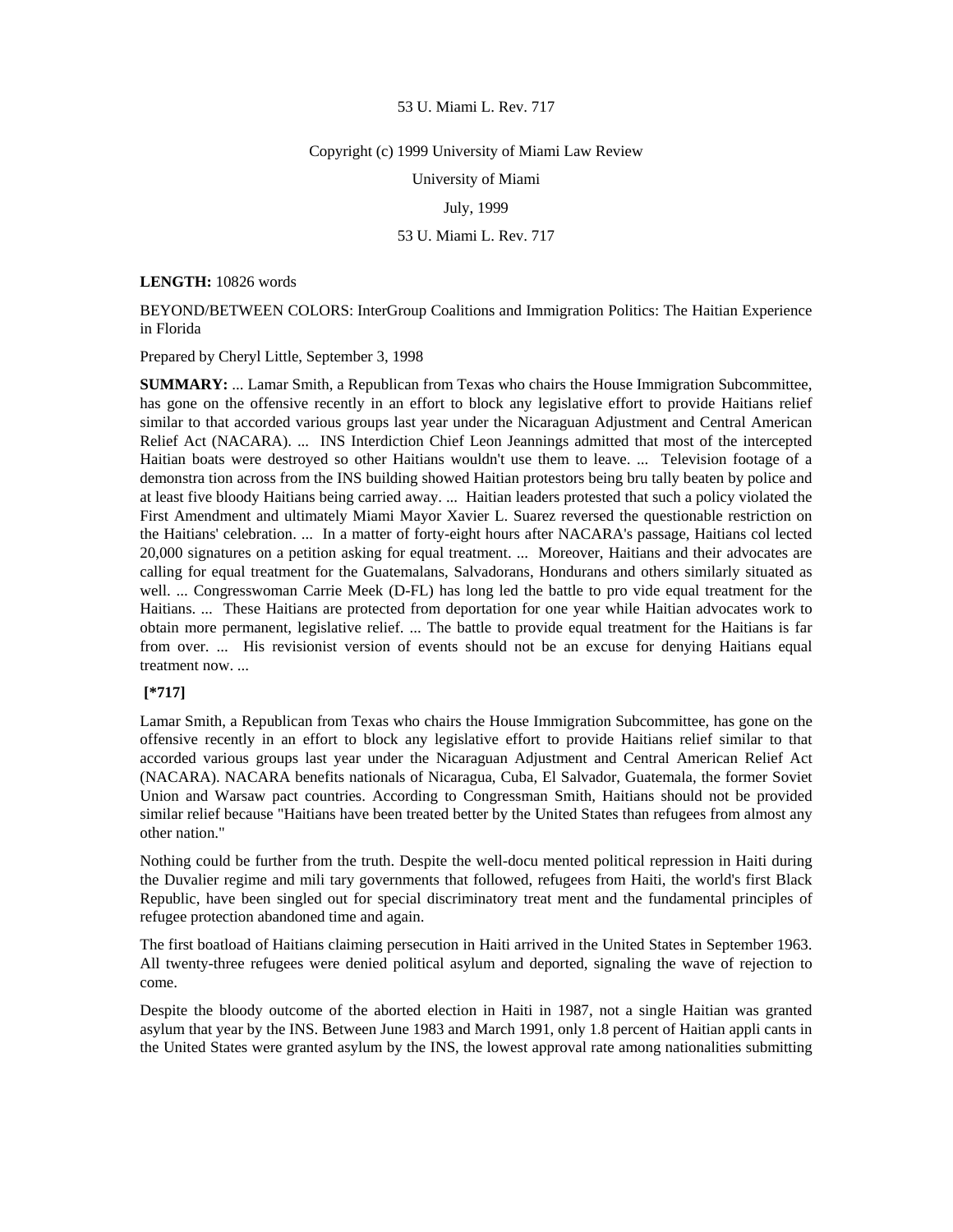the largest number of applications. n1 Those fleeing communist regimes fared much better: the approval rate during that period for China was 69.0 percent and for the former Soviet Union, 74.5 percent. The overall approval rate for all applicants was 23.6 percent. Even when approval rates for Haitians increased after reform of the asylum system in the early 1990's and the **[\*718]** 1991 coup d'etat that ousted President Aristide, they remained far below the approval rates for other nationalities. n2

In the early 1980's, a landmark suit was filed on behalf of over 4,000 Haitians requesting political asylum. The INS, through proce dures in effect at that time, had denied all 4,000 applications. The court found that United States government agencies had set up a "Haitian Pro gram" designed specifically to adjudicate, and to deny, as quickly as possible, the asylum claims of Haitians. The program "in its planning and executing [was] offensive to every notion of constitutional due pro cess and equal protection."

The Court concluded that the backlog of 6000-7000 Haitian cases - which the government had argued constituted the reasons for instigat ing the Haitian Program - was not a result of a massive influx of Hai tians to South Florida over a short period, but rather was primarily attributable to a slow trickle of Haitians over a ten-year period, and to the confessed inaction of the INS in dealing with these cases. Moreover, the court concluded that the INS was engaging in scare tactics, noting that the INS Deputy Commissioner encouraged government attorneys to point out "THE DIMENSIONS OF THE HAITIAN THREAT" and called the Haitian cases a threat to the community's social and economic well-being. The court also found that the discriminatory treatment of Haitians was nothing new, but rather that it was part of a pattern of discrimination which began in 1964.

In late May, 1981, the INS began to systematically detain Haitians entering the United States. This was a fundamental change from the established policy of detaining only those persons deemed likely to abscond or pose a threat to national security.

In July, 1981, the State of Florida brought an action against the Federal Government due to the overcrowded conditions at Krome Ser vice Processing Center, the INS detention facility in Miami. During liti gation, the government promised that efforts would be made to keep the population at Krome at or under one-thousand people. In order to abide by this representation, the INS transferred Haitians out of Krome when ever the population exceeded one-thousand.

Advocates for the Haitian refugees again turned to the courts for help, and again the courts noted the INS's callous disregard for the **[\*719]** rights of Haitian refugees. A federal court judge in 1982 characterized the transfers as "a human shell game in which the arbitrary Immigration and Naturalization Service has sought to scatter [Haitians] to locations that ... are all in desolate, remote, hostile, culturally diverse areas, con taining a paucity of available legal support and few, if any, Creole interpreters."

A successor judge in the same case subsequently ruled that the Hai tians were "impacted to a greater degree by the new detention policy than aliens of any other nationality...." Unlike other aliens, the Hai tians were subject to mass exclusion hearings behind closed doors, improperly denied access to their attorneys, and deported in a manner INS itself admitted was faulty. The detention policy was found to be invalid and the court ordered the release of over one-thousand Haitians, provided they were deemed neither a security risk nor likely to abscond.

The government appealed the district court decision and in an his toric decision, an Eleventh Circuit Court of Appeals panel found that statistical evidence disclosed that the federal government had engaged in a "stark pattern" of discrimination against the Haitian asylum seekers. This was the first time in the history of American law that the federal government was found to have discriminated on the basis of race or national origin under the Constitution in a non-employment context. Although the Court of Appeals en banc later vacated the decision on the grounds that the Haitians had no constitutional rights, they never dis turbed the factual findings of the panel opinion.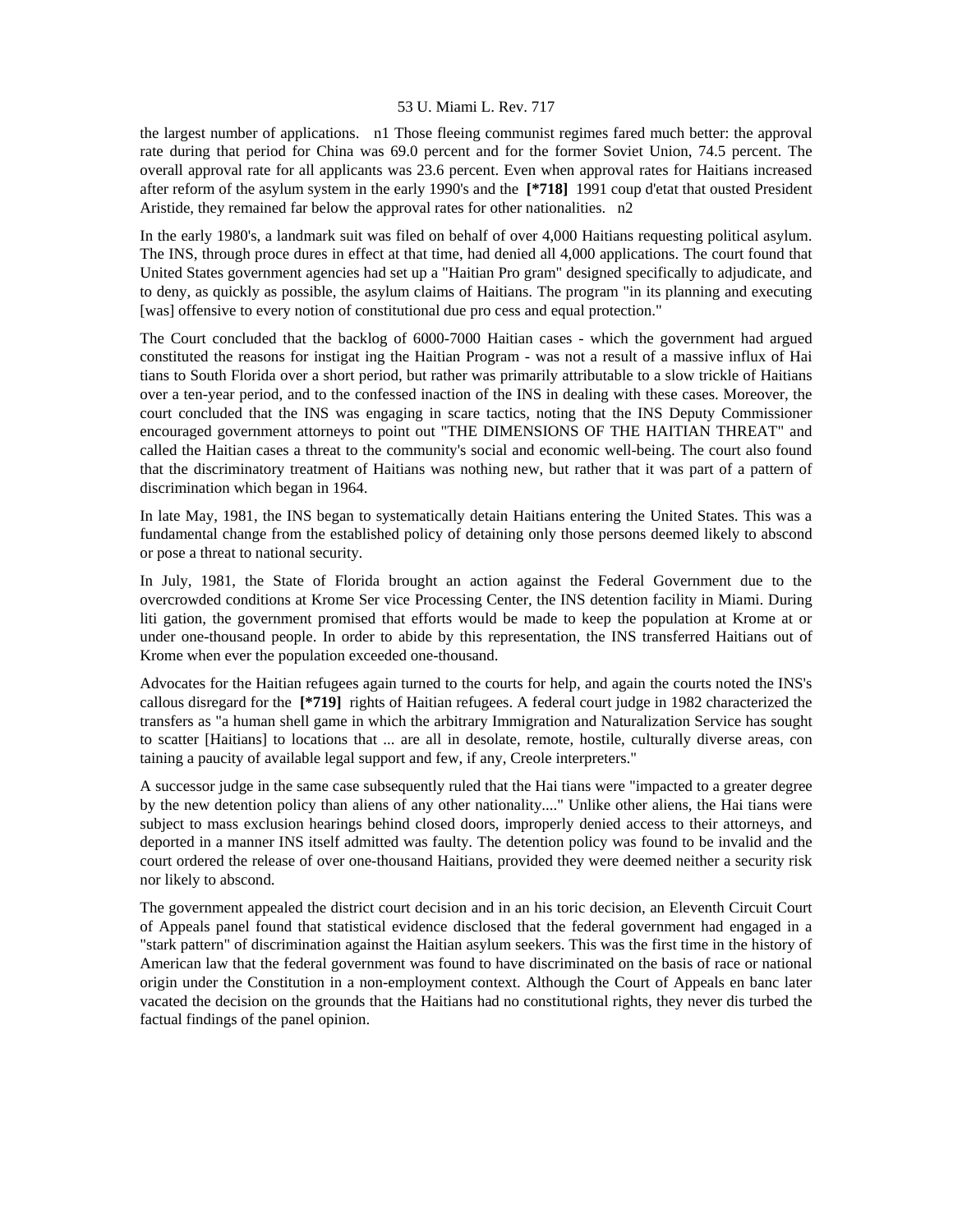Moreover, despite the court's order that the INS stop illegal trans fers of Haitians to remote areas of the country, such transfers continued. In May 1989, a federal judge in Miami blocked the forced transfer of dozens of Haitians, this time from Krome to Louisiana and Texas during a "lock down" of the INS facility. The judge found that the circum stances under which the transfers took place violated the Haitians' due process rights.

Even when INS Commissioner Gene McNary implemented a more liberal parole policy in May 1990, the Haitians failed to benefit. "Nearly one month into the program no Haitians had been approved for parole in Miami even though Haitians constituted nearly two-thirds of those detained in the district," reads a section of the report written by the Law yers Committee for Human Rights in New York.

Haitians have also carefully documented their mistreatment at Krome, which led to a 1990 FBI and Justice Department investigation into allegations of physical and sexual abuse by Krome officers. While Justice Department officials claimed in March 1991 that the investiga **[\*720]** tion was completed, to date no findings have been made public. n3 Two New York Times articles in June 1992 addressed the ongoing abuses directed against the Haitians at Krome, reporting that "during a hunger strike ... to protest the death of one such detainee, 185 Haitians interned at Krome charged that they had been beaten, harassed, and deprived of medical care, of their Bibles, and of contact with their lawyers and rela tives." n4 Some Krome guards even told the Haitians "you are all HIV- positive anyway ...." n5 A Justice Department news release in January, 1996 announced that a Krome officer had pled guilty to one felony count of depriving a Haitian detainee of his civil rights by beating and kicking him and trying to cover up what he had done.

In a letter written by Haitian detainees at Krome following the Sep tember, 1991 military coup in Haiti, they pleaded with INS officials to ensure that their asylum claims be fairly considered:

"Today we do not want to be demanding or to arouse anyone's anger but we want to make known our patriotic thoughts, the testimony of our feelings concerning the loss of our relatives and our ancestors who are being abused and murdered by the recent events. Look at the life of the Haitian people; there is a law for all people: in the eyes of God they are all equal, and they all have the same liberty and the same privileges, which are owed to every one of them... We wish to emphasize ... that right now we are living in the most difficult and painful times of human life... We prefer to die than to live in the uncertainty that drowns our thoughts."

Earlier in the year, Florida Senators Bob Graham and Connie Mack unsuccessfully pushed for legislation to limit detention at Krome to ninety days. In late September, 1992, Amnesty International, USA, crit **[\*721]**  icized the lengthy detention of Haitians at Krome, claiming that govern ments should reveal legitimate grounds for any detention of asylum seekers. In 1993, Miami Mayor Xavier Suarez, a Cuban American, requested the closing of Krome, calling it an unnecessary burden on tax payers and an insult to Haitian asylum seekers. Suarez said it would make more sense to release the Haitians from Krome into the custody of relatives or church groups, and allow them to work and support them selves. Suarez estimated the average cost of detaining two-hundred individuals for nine months to be about five million dollars.

Haitians at Krome have engaged in serious hunger strikes to protest their treatment. One of these occurred in January, 1993 following the arrival of fifty-two Cubans who had "commandeered" a Cuban com muter flight from Havana to Varadero, Cuba, diverting it to Miami. All the Cubans were released from Krome within forty-eight hours, while the Haitians remained in custody. To the Haitians, this was a painful reminder of the double standard of treatment.

The following year, hundreds of Haitians were housed in tents at Krome, including many women and children, leading to widespread complaints of inadequate and oppressive living conditions. A lawsuit was filed in 1995 on behalf of a number of detained Haitians, which resulted in improved access to attorneys and medical care. The INS, however, failed to live up to the settlement agreement and attorneys for the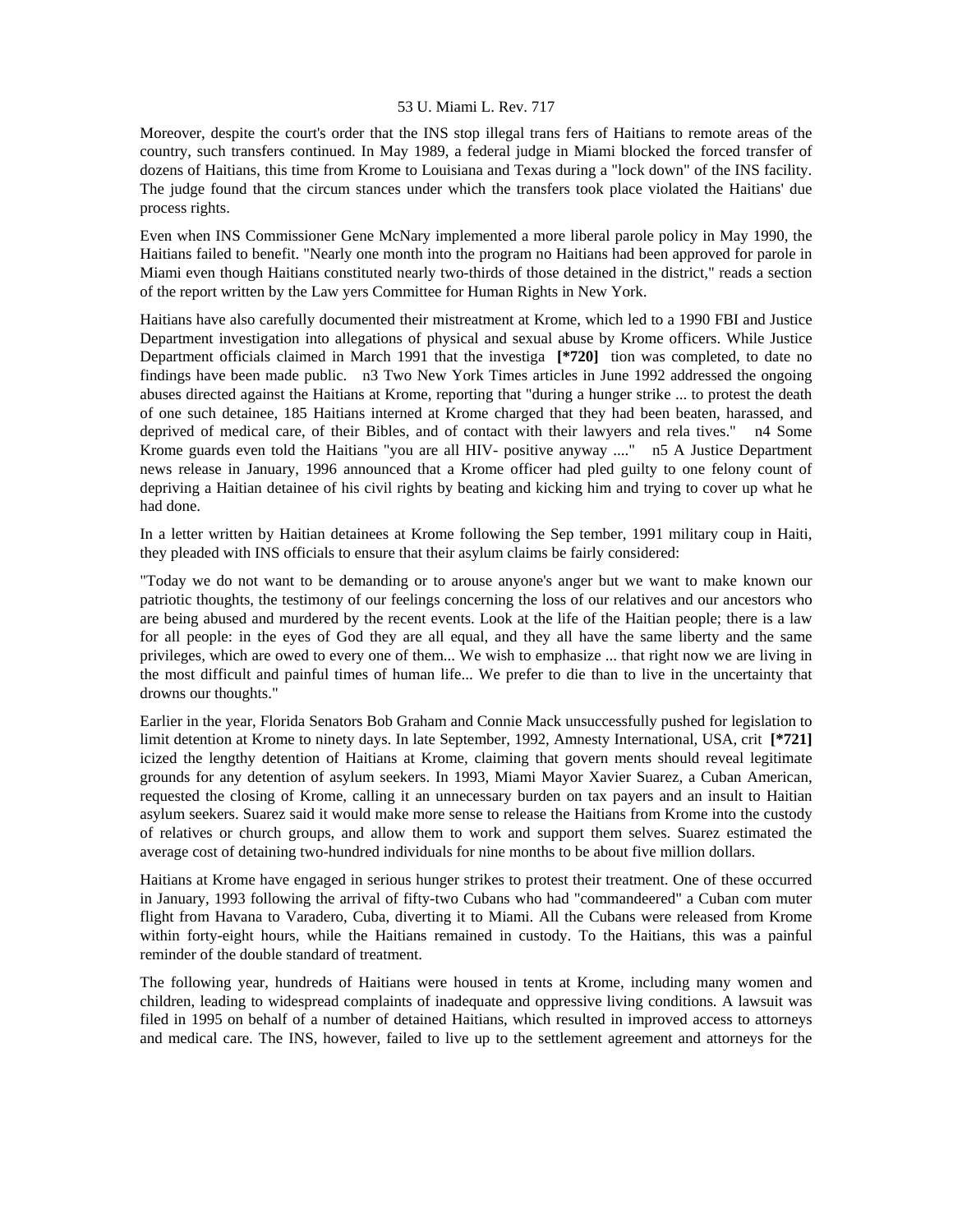Haitians have had to continue to fight on the Haitians' behalf. In May, 1998 attorneys attempting to help dozens of Haitians at Krome were denied access to them for ten days. The INS said it was waiting for test results to confirm the Haitians were disease free, even though the head of the medical unit at Krome said the Haitians did not need to be quarantined.

Haitians outside the United States who wished to apply for refugee status or who tried to reach the United States to apply for asylum faced even greater obstacles. As a result of a 1981 agreement between US and Haitian officials, Haitians attempting to flee Haiti and seek asylum were not permitted to reach the United States The Haitian interdiction pro gram was established by the Reagan Administration in September, 1981 after determining that undocumented Haitians coming to the United States had "threatened the welfare and safety of [our] communities," even though Haitians comprised less than two percent of the undocu mented population of the United States at that time. Haiti was the only foreign government with which the United States had such an agreement and it was entered into under United States' threats to remove economic aid to Haiti. Critics of the Haitian interdiction program frequently referred to it as the "floating Berlin wall."

 **[\*722]** Interdicted Haitian refugees were conveniently termed "economic immigrants" by United States authorities, despite overwhelming evi dence of gross violations under "Baby Doc" Duvalier, who assured United States officials that the refugees would not be persecuted. n6 And while the 1981 agreement clearly specified that bona fide refugees were not to be returned to Haiti, and the INS's own instructions cautioned INS officers to be "keenly attuned" to any evidence that someone was fleeing political persecution, the INS determined that only twenty-eight of the more than 24,000 Haitians intercepted in the decade following the program's inception were qualified to apply for asylum in the United States. Twenty of these were brought to the United States after the United States INS instituted several changes in the prescreening interdiction process, which took effect March 1, 1991, after President Aristide took power. Consequently, almost three times more Haitians were deemed political refugees under a democratic government than during an entire decade marked by human rights abuses and tyranny.

In the decade preceding President Aristide's election, Haitians sent back to their country were often persecuted. Even the courts found that Haitians deported back to Haiti during this time were sometimes subject to surveillance, arrest, questioning, jailing and beatings, all without due process of the law.

In June, 1989, the National Coalition for Haitian Refugees presented an affidavit to the United States House of Representatives Subcommittee on Immigration, Refugees, and International Law. The affidavit was from returned Haitians who alleged that their stated fears of political persecution in Haiti were ignored by United States immigra tion authorities. One politically active Haitian, who was interdicted and returned to Haiti in March, 1989, told of Haitian soldiers having shot him four times in the legs at the time of his arrest in January, 1988 and his ten anguishing months in prison. Referring to his interview aboard the Coast Guard cutter, after he managed to flee Haiti, he stated: "I told them of my circumstances and specifically said that I preferred to kill myself instead of returning to Haiti. They returned me anyway."

During Aristide's tenure, prior to the coup, the number of refugees attempting to reach the United States dropped dramatically. The Coast Guard reported that during some months of Aristide's term, they did not encounter a single Haitian vessel. United States officials reportedly attributed this to the new hope Haitians had for improved conditions under the newly elected government. This supports other statistics indi **[\*723]**  cating that the number of Haitians fleeing by boat in large measure reflects the political climate in Haiti.

Shortly after the 1991 coup d'etat in Haiti, and amid widespread reports of brutal attacks on Aristide supporters, attorneys at the Haitian Refugee Center (HRC) in Miami learned that the United States Coast Guard was about to forcibly return 538 "screened out" Haitians who had been found not to have a credible fear of return to Haiti. n7 One day later, on November 19, 1991, HRC filed a lawsuit challenging the forced repa triation of Haitians without any meaningful consideration of their asy lum claims. At the time the suit was filed, only about fifty of the more than eighteen-hundred Haitians interviewed had been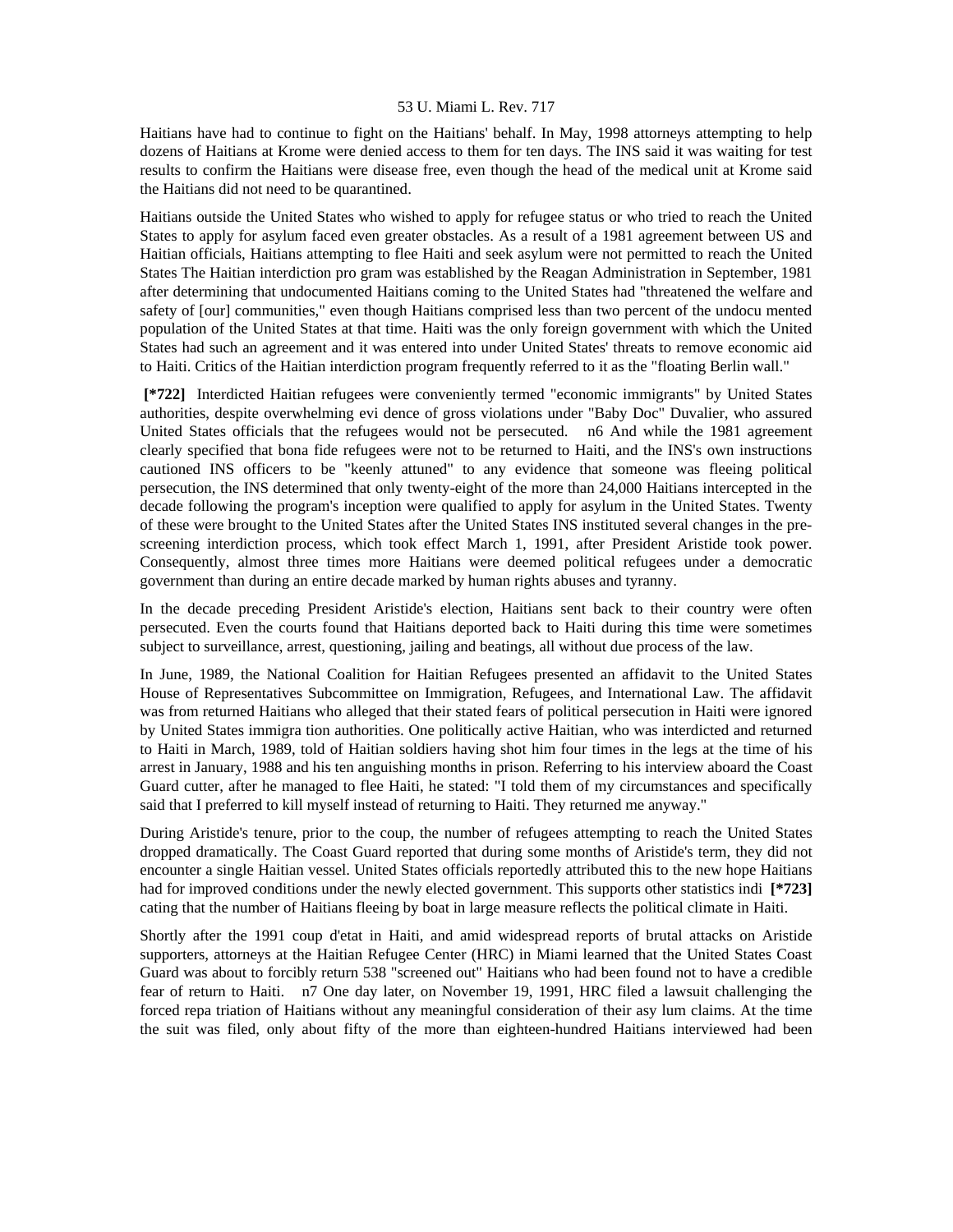"screened in." Testimony revealed that the pre-screening interviews were a complete sham - a formal validation of a predetermined result.

The interviews, many of which had been conducted on board Coast Guard cutters before Haitians had time to rest or recover from illness, often lasted no more than five minutes. The INS officers interviewing the Haitians had virtually no knowledge of Haitian politics or culture and could not name or recognize the following: The President and Prime Minister of the de facto regime, the General (Cedras) at the head of the military coup, the popular name for President Aristide (Titid), Ti- Legliz (church movement of President Aristide), Lafanmi Selavi (orphanage established by President Aristide), and many others. A high- ranking government official at one point even said the interviews were so defective they needed to be halted.

The HRC lawsuit did not challenge the interdiction program or ask the court to bring all interdicted Haitians to the United States. It simply asked that the Haitians receive fair screening interviews before repatria tion continued.

Although District Court Judge Clyde C. Atkins issued three sepa rate restraining orders in favor of the Haitians, three times the Eleventh Circuit Court of Appeals stayed or vacated the judge's orders. The Appeals Court found that the Haitians had no legally enforceable rights in the United States because they were outside United States territory. The "catch-22" nature of this finding was not lost on Judge Hatchett, the one African-American judge on the Appeals panel, who remarked in a dissenting opinion: "Haitians, unlike other aliens from anywhere in the world, are prevented from freely reaching the continental United States.

In a brief two sentence order issued without comment on January 31, 1992, the Supreme Court voted to permit repatriations. Justice **[\*724]** Blackmun alone wrote: "If indeed the Haitians are to be returned to an uncertain future in their strife-torn homeland, that ruling should come from this Court after full and careful consideration of the merits of their claims."

Lawyers for the Haitians argued that the legal issues took a back seat to political maneuvering. Indeed, the government sent then Solici tor General Kenneth W. Starr to argue its position before the District Court in Miami, although Solicitors General generally only argue cases in particularly important United States Supreme Court cases. The argu ment signaled the effort United States officials would engage in to keep Haitians out of the United States. More specifically, the Haitians' attor neys argued that government lawyers manufactured affidavits, rushed courts to judgment, and deliberately misled the courts with false claims of national emergency and military necessity. On January 28, 1992, for example, the government filed an emergency petition for a stay of the ban on repatriations with the Eleventh Circuit, alleging that 20,000 Hai tians "were massed" on the Haitian beaches and waiting to head for Guantanamo, and that the naval base could not accommodate such num bers. Three days later, and before the Eleventh Circuit had ruled, the government went to the Supreme Court with the same allegations. Attorneys for the Haitians argued that this was a "self created" crisis and that Guantanamo had a far greater capacity to hold people than the Administration claimed. They charged that Under Secretary Bernard Aronson admitted that the term "massing" was ambiguous and retracted his use of the word; contrary to the statements in his declaration to the Supreme Court, he admitted that he was quite unsure of the number of Haitians preparing to leave. Independent observers, including the Coast Guard attache in Port-au-Prince who flew over the Haitian shores of La Gonave, the point of departure for many Haitians, concluded there was no evidence of Haitians "massing." Moreover, during 1994-1995, Guantanamo held over 32,000 Cubans and over 21,000 Haitians and United States officials claimed they could facilitate an endless number of arrivals.

In their brief to the Supreme Court, lawyers for the Haitians also referred to the government reliance on the declaration of Robert K. Wolthuis, whom the government presented as the Assistant Secretary of Defense. Mr. Wolthuis, according to the Haitians' lawyers, had assumed that position for one day only - the day he signed the declara tion. Mr. Wolthuis readily admitted that most of the facts he swore to in his declaration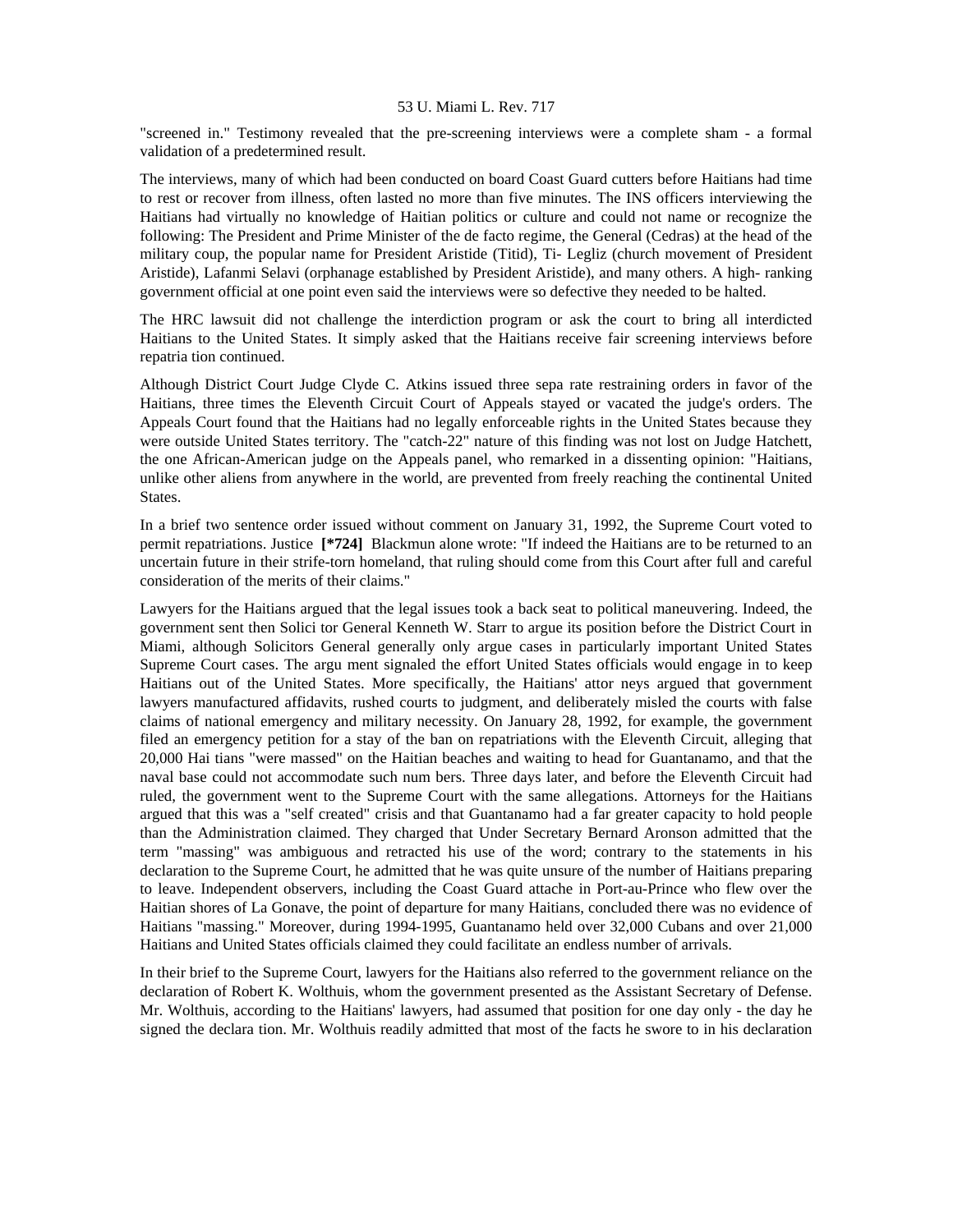were what the lawyers who had drafted it told him. The declaration was so defective that attorneys for the Haitians filed a sepa rate memorandum concerning it.

 **[\*725]** In denying attorneys for the Haitians access to Guantanamo and the Coast Guard cutters, the government claimed that it would seriously interfere with military operations. Judge Atkins noted, however, the portions of the military base to which the attorneys sought access were not used for military purposes. Furthermore, Coast Guard Admiral Wil liam P. Leahy acknowledged in his deposition that press members, VIPs, and a host of other persons had access to Guantanamo, and he admitted that family members of Coast Guard members periodically traveled on Coast Guard cutters, including his fourteen year old son who spent two weeks on a cutter during a law enforcement mission.

Lawyers also charged that summary dismissals on critical decisions were issued, affidavits not a part of the record were treated as if they were, and key parts of the record were ignored. At one point Judge Hatchett, the Eleventh Circuit Court's dissenting judge, felt compelled to claim that the panel majority was deciding the case under "some pro cedures here before unknown to the law" and that "the majority's actions, ruling, and holdings ... are inconsistent with its actions, hold ings and rulings of two days ago ...."

Indeed, the State Department and Bush Administration did an excellent job of diverting attention away from the legal issues and con vincing the courts and the public that denying the Haitians their legal rights was in the best interest of everyone. n8 From day one of the coup, United States government officials were predicting that hundreds of thousands of Haitians would leave their country and head for the United States. Although when running for The Presidency, Bill Clinton said he was "appalled" at Bush's policy of forcibly repatriating the Haitians, once elected his Administration began predicting the Haitian exodus would make the Cuban Mariel exodus "look like a picnic." Yet only about 40,000 Haitians fled their country following the 1991 coup up until Bush's Kennebunkport order, eight months later. That is far less **[\*726]** than the 125,000 Cubans who arrived in four months during the Mariel Boat lift in 1980. n9

Government officials claimed their effort to forcibly return the Hai tians was inspired by the desire to save the lives of those who would otherwise be encouraged to take to the sea in unworthy vessels (the so- called "magnet" effect). But as Appeals Court Judge Hatchett pointed out: "The primary purpose of the [interdiction] program was, and has continued to be, to keep Haitians out of the United States." n10

When repatriations began again on February 1, 1992, more than 11,000 Haitians were held at Guantanamo Bay, Cuba. Amnesty Interna tional expressed outrage at the forced returns. In a January, 1992 report, Amnesty International said it had received reports of grave human rights violations after the coup d'etat. Amnesty stated they knew of "several cases in the past years where asylum-seekers who were refused asylum in the United States and returned to Haiti were imprisoned and in some cases ill-treated on their return."

The United Nations High Commissioner for Refugees (UNHCR") similarly condemned the repatriations, expressing fear that those returned would be exposed to real danger. Just before the Supreme Court decision allowing repatriations to continue, UNHCR confirmed that dozens of Haitian refugees returned to Haiti due to faulty proce dures were persecuted upon their return and forced to flee a second time. The UNHCR said that they and United States government officials had documents detailing the harassment, beating, torture, and murder of **[\*727]** returned Haitians for the "crime" of having fled. n11 After the UNHCR publicly confirmed that they had such evidence, they were informed they could no longer conduct interviews of the Haitians at Guantanamo without a military presence.

To exacerbate matters, testimony by a senior official of the General Accounting Office before a House subcommittee revealed that the INS had lost at least twenty-five hundred files at Guantanamo due to disor ganization and disarray, mistook "screened-in" Haitians for "screened- out" Haitians, and apparently rescreened and even repatriated previously "screened-in" Haitians. Those erroneously returned included at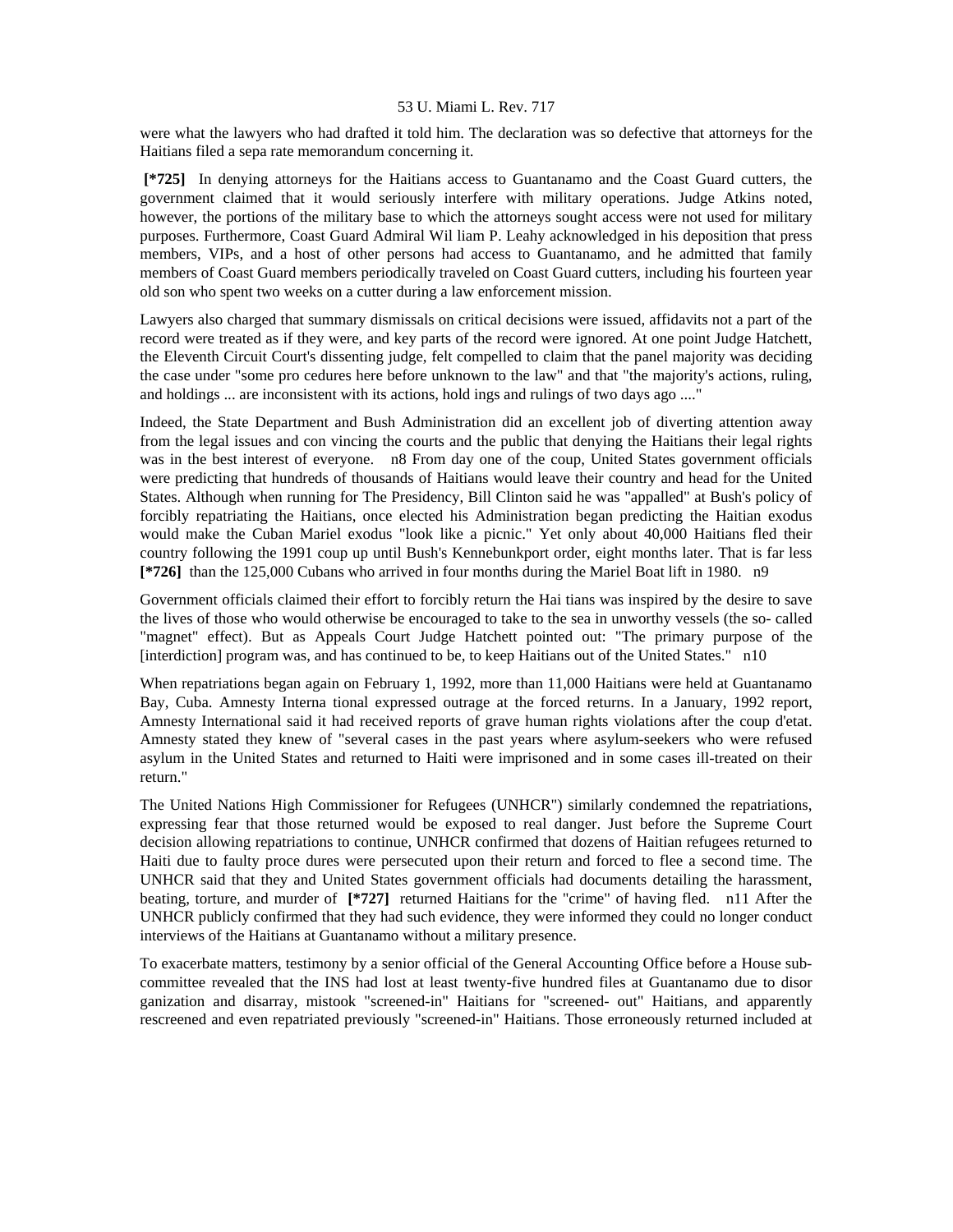least thirty-eight unaccompanied children and a 16-year old girl, Marie Zette, who was killed in her bed by Tonton Macoutes the first night after her forced return.

Attorneys for the Haitians argued that many of the Haitians inter dicted after the September coup were not headed to the United States in the first place, but to the Bahamas, Cuba or other destinations. The gov ernment advanced no explanation, the attorneys said, as to their author ity or justification in interfering with those Haitians attempting to escape political persecution in Haiti, let alone to forcibly return them to Haiti. n12

The decision by the high court not to review the HRC case paved the way for further abuses of Haitian refugees. Indeed, after the Supreme Court order, the INS was free to "screen in" all light-skinned Haitians and "screen out" all dark-skinned Haitians, since this would not be subject to legal challenge. Yet many were surprised when President Bush issued his May 24, 1992 Executive Order stopping all Haitian interviews and permitting the INS to repatriate Haitians interdicted at sea without any investigation into the likelihood of their persecution in Haiti ("Kennebunkport Order"). n13

The United States government's response to the widespread con demnation of the Kennebunkport Order was to claim that Haitians in **[\*728]** fear for their lives could apply for asylum at the United States Embassy in Port-au-Prince, and in January, 1992 announced the opening of an office there to process refugee applications. Haitian refugee advocates argued that to expect Haitian refugees to openly approach the United States Embassy - just a block away from the police station and sur rounded by military personnel - was preposterous. Indeed, the Secre tary General of Amnesty International United States remarked in June, 1992:

"The idea that people suffering repression and at risk of human rights violations, at risk of arbitrary detention, at risk of beating, at risk of torture, and perhaps even death ... the idea that such people should contemplate visiting the United States Embassy in Port-au-Prince, should dare to stroll down the boulevard under the gaze of men in dark glasses who lounge on street corners, such an idea is ridiculous."

Haitian advocates pointed out as well that Haitians in the rural areas, where most of the severe repression was taking place, had no way of getting to the capital and that there was such a high threshold for approval of cases and such extensive documentary proof required of Haitians that very few qualified for refugee status. In fact, many Hai tians who sought protection at the United States Embassy were subse quently arrested or otherwise mistreated by military authorities and, in some cases, killed.

In June, 1992, Americas Watch and the National Coalition for Hai tian Refugees criticized the skewed United States monitoring of Haitians repatriated since the coup, alleging it had served a public relations pur pose only and had utterly failed to discover whether repatriates encoun tered persecution. Florida Senator Connie Mack, a Republican, was an outspoken critic of the Bush Administration's Haitian policy, calling it "morally wrong" and "a disgrace." Republican Congresswoman Ileana Ros-Lehtinen at one point labeled the forced return an "unfair situation." Still, in early October, 1992, lacking the political clout of their Cuban counterparts, Haitian refugees suffered one final blow under the 102d Congress when legislation to reverse President Bush's Kennebunkport order failed to reach a vote of the full Congress. n14

According to a report by the Lawyers Committee for Human Rights, Coast Guard cutters which once figured so heavily in drug interdiction were subsequently diverted to capture and return people **[\*729]**  fleeing one of the most dreaded tyrannies in the Caribbean. INS n15 Interdiction Chief Leon Jeannings admitted that most of the intercepted Haitian boats were destroyed so other Haitians wouldn't use them to leave. This prompted Miami Mayor Xavier Suarez to distribute bumper stickers in 1992 that read "Interdict Drugs, Not Haitians." Congressman Claude Pepper, shortly before his death, had unsuccessfully attempted to pass a bill that directed the United States to bring Haitians ashore for their asylum interviews.

Representative Lamar Smith's recent assertion that the Guanta namo Haitians were "paroled into the United States ..., spared deporta tion proceedings and allowed to pursue asylum," belies the fact that those Haitians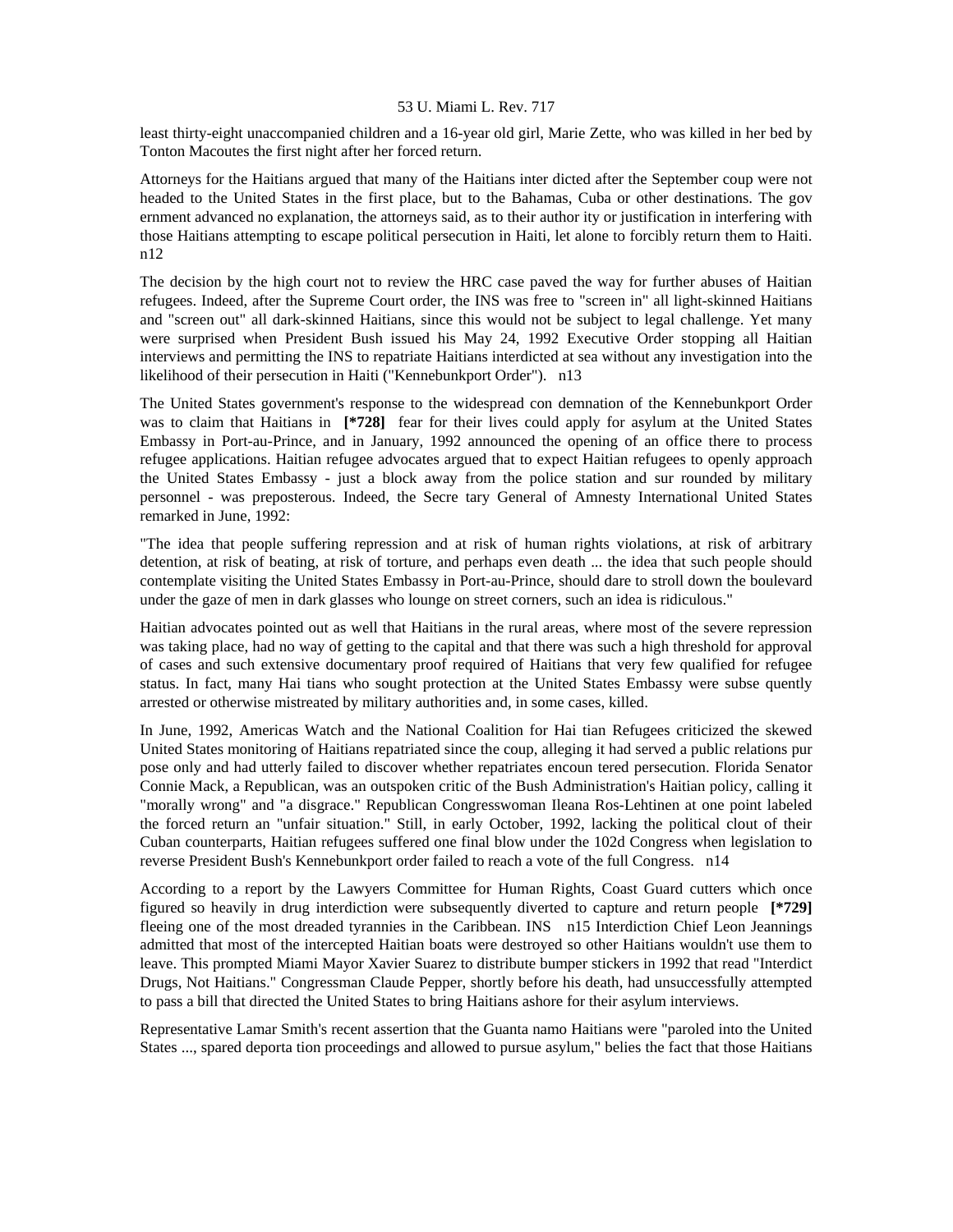who were "screened-in" at Guantanamo in 1991 and 1992 were only allowed to come to the United States after a federal judge issued a temporary injunction prohibiting their forcible return. More over, as mentioned earlier, thousands more were forcibly returned, often to face additional persecution.

Indeed, the INS conducted 36,596 screening interviews at Guanta namo between October, 1991 and June, 1992 and "screened-in" only 28 percent of these Haitians. n16 And screening rates fluctuated widely despite the fact that political conditions did not significantly change. In mid-January, 1992, for example, the INS "screened-in" 85 percent of the Haitians, but only about 40 percent were "screened in" in February. n17 In April, after the Court allowed repatriations to continue, the rate dropped to a record low of two percent. This drop began raising concerns in Congress.

Several interpreters at Guantanamo provided sworn statements detailing a pattern of heavy pressure by U.S. State department Officials on asylum officers to decrease the number of Haitians "screened-in". A 1992 Harvard Law School report on the asylum process expressed con cern that "special foreign policy pressures" had been influencing treat ment of the Haitian cases. n18

In addition, the more than 10,000 Haitians "screened-in" the United States from Guantanamo, after INS officials found they had a credible fear of persecution continued to be in real danger of being denied asy **[\*730]** lum. Even before asylum officers had interviewed many of them after their arrival in the United States, the INS Deputy Commissioner publicly stated that 90 percent of these cases would probably be denied, a self- fulfilling prophecy.

Indeed, preliminary assessments by asylum officers in Miami rec ommended grants of asylum in thirtythree of the first forty-three Hai tian cases. Yet, in a May 26, 1992 memorandum to the Associate Deputy Attorney General, the Director and Assistant Director of the Asylum Policy and Review Unit ("APRU") in Washington disagreed with eighteen of the recommendations to approve, but with only one recommendation to deny. He also expressed concern that the grant rate was "higher than expected." To combat this, special incentives were given to asylum officers to deny these cases, specifying that the "INS could be encouraged to...[count] a completed denial as a double case completion and a completed grant as a single case completion for the purposes of ... officer evaluations."

Many Haitians screened in from Guantanamo who clearly deserved asylum have been denied such relief. For example, a young woman who was beaten and repeatedly raped by a member of the Haitian military because of her political activity following the 1991 coup d'etat was nonetheless denied asylum. On December 5, 1997 the Miami Asylum Office Director stated that the current approval rate for Haitian appli cants was less than 15 percent. n19

In 1994, after mounting pressure from the Congressional Black Caucus and other groups, President Clinton permitted intercepted Hai tians to again be taken to Guantanamo rather than forcibly repatriated. According to United States Government officials, Guantanamo's facili ties at peak times during 1994-95 held as many as 32,362 Cubans and 21,638 Haitians. While the United States Government paroled into the United States virtually all of Guantanamo's Cuban refugees during this **[\*731]** time, it forcibly returned to Haiti virtually all of Guantanamo's Haitian refugees.

Among Guantanamo's Haitian refugees were 356 children who arrived there unaccompanied by an adult. Most of these children had witnessed close family members being murdered by Haiti's paramilitary forces, and some of them had barely escaped Haiti with their own lives. Many of the children's closest living relatives were in the United States. While all of their Cuban counterparts had long been admitted to the United States, by the end of April, 1995 the United States Government had granted parole to only twentythree of these Haitian children. Even in the months before it decided to return President Aristide to power, the United States Government never seemed to have seriously considered allowing these children, as a group, to enter the United States. n20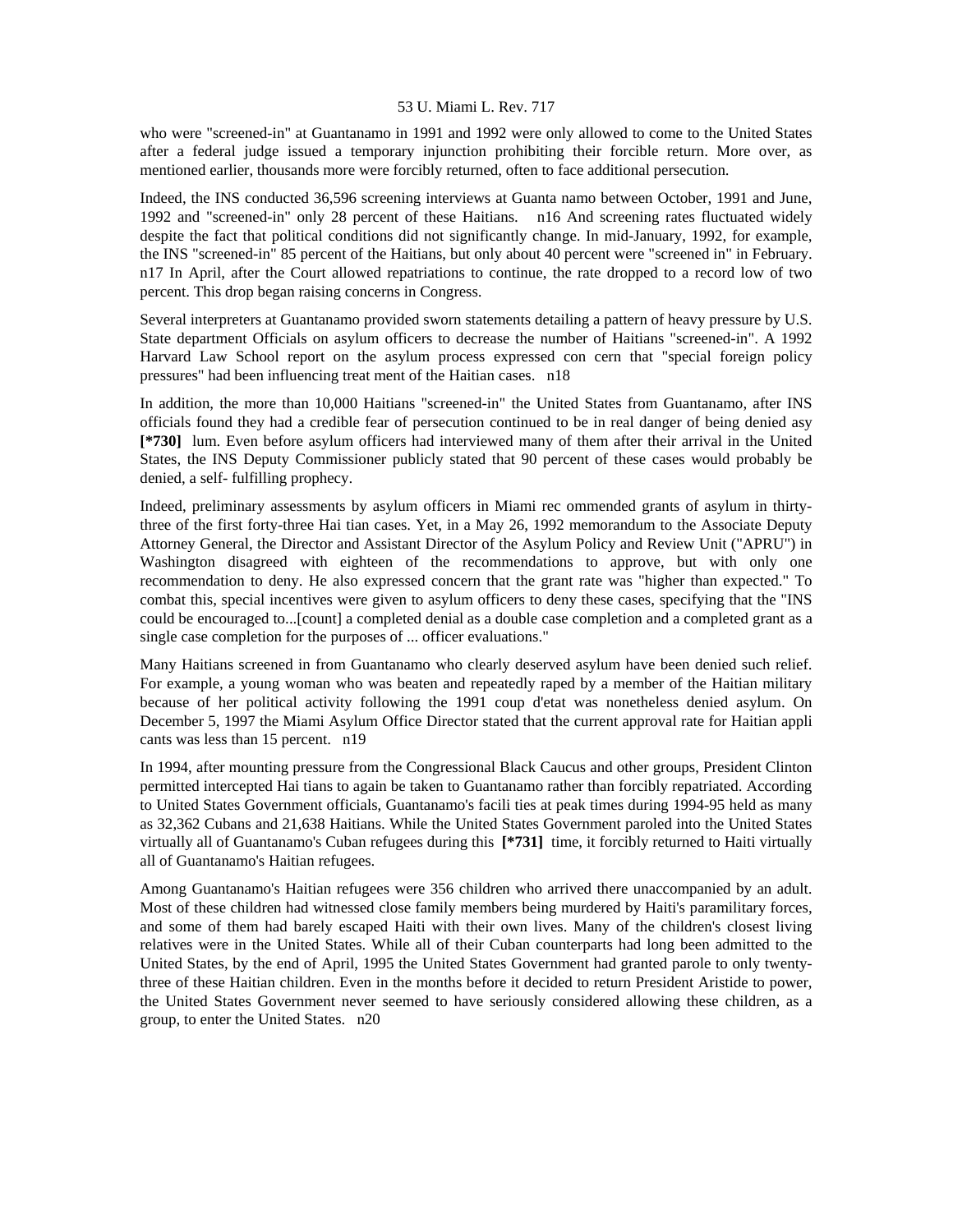The unaccompanied Haitian minors were held at Guantanamo under extremely distressing conditions. They were largely isolated from their family and friends in the outside world, as well as from journalists and attorneys. They lived largely without information about the outside world, especially about Haiti, living in several cases without access to proper medical care or counseling for health-threatening complaints. The children were housed in leaking tents where many suffered damage to their few belongings. Some lived without shoes or a change of clothes, and were awakened at 6 a.m. daily, even on weekends.

Several Haitian children attempted suicide. These attempts included drinking clorox, hanging by the neck from a tree and inserting fence wire into the vagina. In response to complaints made by attorneys who visited the Haitian children in January, 1995, the United States Atlantic Command acknowledged in March, 1994, that some of its soldiers had subjected Haitian children to physical and verbal abuse. ["Two soldiers were found to have been involved in isolated cases of mistreatment. They used excessive force in subduing a number of ado lescent Haitians... The force used included ... flexible plastic hand cuffs, and forcing the minors to kneel on the ground for several hours. Some instances of verbal abuse also occurred."]

Although the United States Government claimed to be acting in the **[\*732]** "best interests" of Guantanamo's unaccompanied Haitian children, it never explored the strong support system available to these children in the United States. At the same time, its preparation of a support system for these children within Haiti seems to have been both indifferent and incompetent. n21 In March of 1995 Amnesty International USA criticized the United States government for denying the unaccompanied Haitian children a fair INS screening interview and the right to apply for polit ical asylum.

By June, 1995 the majority of these children had been forcibly repatriated, prompting protests by members of the Congressional Black Caucus and a number of Hollywood notables. n22 The Attorney General finally ordered the parole into the United States of most of the remaining Haitian children at Guantanamo, a measure that to many seemed too little, too late. n23 Many of the children who were forcibly returned are living on the streets in Haiti today and are at great risk. At least one young Haitian girl was brutally raped following her forcible return.

In its 1996 Annual Report, the Inter-American Commission on Human Rights, Organization of American States, concluded that the United States's interdiction and repatriation policy toward Haitians vio lated the following provisions of the American Declaration of the Rights and Duties of Man: (1) the right to life, (2) the right to liberty, (3) the right to security of the person, (4) the right to equality before the law, (5) the right to resort to the courts, and, (6) the right to seek and receive asylum.

The United States' interdiction, detention and parole policies aptly call attention to the disparities between our treatment of Cuban and Hai tian refugees. In many ways, immigration practices toward Cubans and Haitians have represented the extremes of United States policy. While immigration policy toward Cubans tends to be generous and humanita rian, even with recent repatriation, immigration policy toward Haitians tends to be stringent and inhumane.

 **[\*733]** Cubans have constituted a migration stream far larger than Hai tians, yet Cubans are routinely paroled into the United States and freed from detention, while Haitians are not. While Cubans are authorized to work and eventually obtain permanent resident status, Haitians are sys tematically detained and deported. Even when Haitians are released from detention, they are frequently denied work permits.

The Cuban Refugee Adjustment Act (CAA) of 1966, which permits Cubans who are paroled or admitted to the United States to apply for permanent residency one year later, accounts in large measure for the stark difference in treatment between the two groups. But what makes this law so remarkable is that it is openended, has no cut-off date, and has not been repealed. Because Cubans are eligible for residency under the CAA, few have even needed to apply for asylum.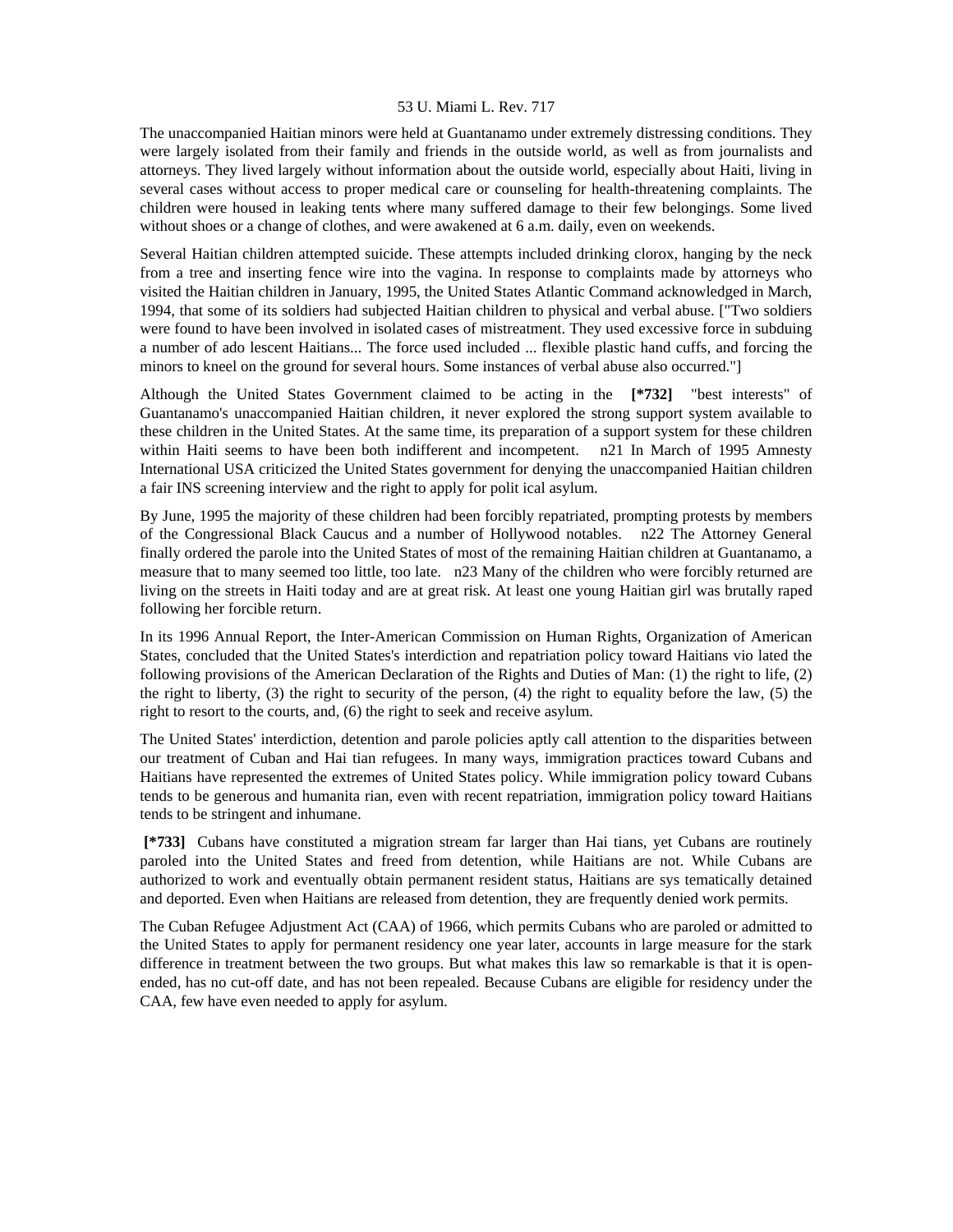Additionally, Cubans have been eligible to enter the United States as part of the government-sponsored Refugee Resettlement Program, or through the sponsorship of the Cuban-American National Foundation. n24 No comparable program exists for Haitians.

Although in the past few years the United States has begun interdicting and returning Cubans attempting to come to the United States by boat, Cubans have immigration options open to them that are denied to Haitians. Shipboard screening procedures, while far from per fect, are in place for interdicted Cubans, while Haitians are automati cally returned without screening. In addition, under an agreement with the Cuban government, at least 20,000 visas must be given to Cubans to come to the United States each year. n25 As mentioned earlier, Cubans who are admitted or paroled into the United States may apply for perma nent resident status after one year under the Cuban Adjustment Act even if they came to the United States for purely economic reasons. None of these options are open to Haitians. Cubans are also exempt from the recently implemented expedited removal provisions of the immigration law that passed in 1996.

In the South Florida community, the striking disparity of treatment between the Cubans and Haitians is frequently evident, and often bor ders on the incomprehensible. For example, in July, 1991, an old **[\*734]**  wooden boat, overloaded with 161 Haitians, came upon two Cubans bobbing on an inner tube raft. The Haitians rescued the Cubans and steered towards Miami. The United States Coast Guard stopped the boat, offering refuge to the two Cubans in Miami and returning the Hai tians to Haiti. To exacerbate matters, two days later, five young Haitian boys who were "stowaways" on board a Honduran freighter arriving in Miami. The captain, warned by the INS that he would be responsible should the Haitians escape. n26 Were put in heavy chains and cages and left for hours on the deck of the ship in the parching sun because the captain had been warned.

Similarly, when in late February, 1993, a Haitian commandeered a plane to West Palm Beach, claiming he was fleeing political oppression in Haiti, he was met by an FBI swat team, arrested and charged with air piracy. Federal public defenders argued that their Haitian client should be treated like Cuban nationals who had not been prosecuted, even when they had used force, kidnaping, and hijacking to find freedom in the United States. The Haitian man was eventually released on bond pend ing his trial.

Perhaps the most visible example of the discriminatory treatment of Haitians in Miami occurred in 1990. Television footage of a demonstra tion across from the INS building showed Haitian protestors being bru tally beaten by police and at least five bloody Haitians being carried away. In early February, 1993, as a result of these acts, the City of Miami agreed to pay \$ 650,000 to fifty-six of these Haitians. Under the agreement, the City did not admit any guilt in the case.

Lamar Smith has argued that Nicaraguans and Cubans were granted amnesty because they were allies in the Cold War fight against commu nism. This did not surprise attorneys who represent asylum applicants of different nationalities and are familiar with the differences in treat ment accorded to Haitians and other fleeing brutal dictatorships com pared to those from communist countries. Relatively mild mistreatment of Cubans in their homeland, for example, may result in a grant of asy lum, while gross mistreatment of Haitians does not.

Historically, State Department opinion letters and reports relied upon by the INS have minimized the extent of political oppression in Haiti and taken an unreasonably optimistic view of the political situation there. The INS has relied upon State Department reports on Haiti even **[\*735]** when they are contradicted by human rights organizations such as Amnesty International and Human Rights Watch. n27 Ironically, shortly after Baby Doc Duvalier fled Haiti, a high ranking State Department official appearing on "Nightline" claimed that the Tonton Macoute - who had repeatedly been dismissed by The State department as a non- government entity whose brutal attacks on innocent Haitians therefore did not rise to the level of political opinion - were Duvalier's own personal henchmen. Since Aristide's return to Haiti, State Department reports concluded that country conditions there have changed to such an extent that asylum should now be routinely denied to Haitians, even for those who have suffered past persecution and clearly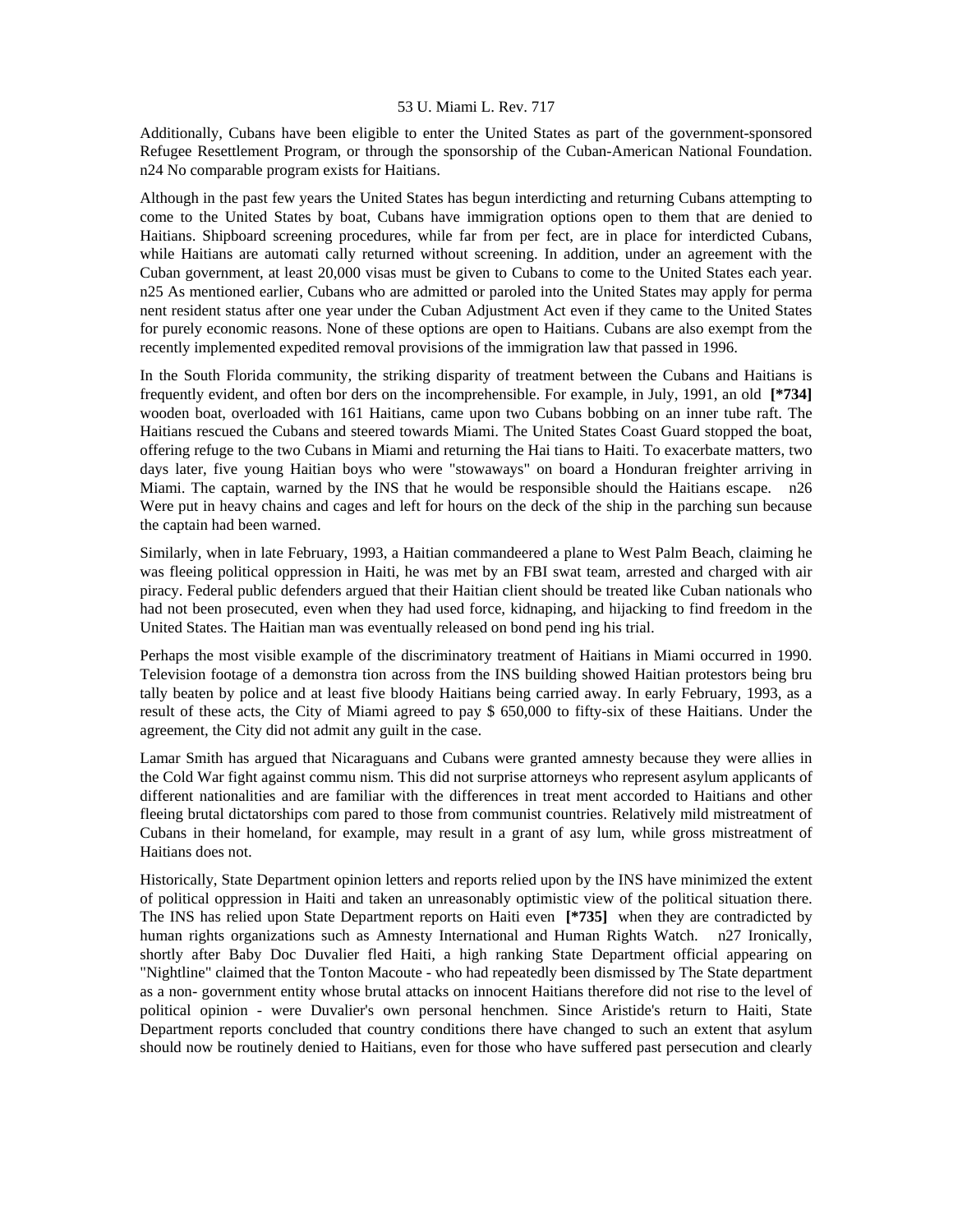warrant relief. Congressman Lamar Smith likewise asserts that Haitians who fled Haiti following the 1991 coup d' etat should no longer fear to return since Haiti is now a democracy.

Unfortunately, however, Haiti today is a fragile democracy at best. Those who terrorized the masses during the have never been arrested and human rights groups recognize the deteriorating political situation there. In testimony before the Senate Judiciary Subcommittee on Immigration on December 17, 1997, Amnesty International officials indicated that the situation in Haiti is unstable and has worsened in recent months. "Any one returning to Haiti cannot be assumed that they will be protected by the existing Haitian justice system... Any blanket assessment that the change in government can allow all who fled the country to return without fear of harm is... incorrect in our view." The United Nations High Commissioner for Refugees similarly con cluded in August, 1997 that "the weakness of Haiti's institutions, inher ited from decades of political repression, undermine the capacity of the State to meet the basic obligation to protect its citizens... This office believes it would be inappropriate to conclude generally that Haitian asylum seekers would no longer face persecution upon return to Haiti."

United States relations with Haiti over the years bears mentioning. American domination of Haiti was first established in 1915 when United States Marines began a nineteen year occupation of the country. During the Duvalier family era, the United States supported their rule, money, weapons, and training flowed from Washington to the Haitian National Palace.

And even with glaring evidence of abuses committed by the Duvaliers, United States economic support continued. One week after **[\*736]** jailing almost every opponent of Jean Claude Duvalier's government, Haitian officials sat down with representatives from the United States and other Western countries, who were the primary donors to the Duvalier coffers. Despite these abuses, Haiti continued to receive about 137 million dollars in multi-lateral and bi-lateral aid, the United States remaining by far, the largest contributor to the Haitian budget. United States aid continued to flow despite the fact that the Haitian government broke every promise made to the United States in accepting aid. Devel opment experts have said that the bottom line regarding foreign assist ance to Haiti is it resulted in somewhat less hunger for the poor, but above all, more prosperity for the ruling families in the Duvalier dynasty. n28

Perhaps the most blatant example of the extent to which politics affects our treatment of immigrant groups in South Florida followed Aristide's election, when Haitians requested a permit to celebrate in a local park and were told by Miami officials that they could do so only so long as Fidel Castro was not invited to the inauguration in Haiti. Haitian leaders protested that such a policy violated the First Amendment and ultimately Miami Mayor Xavier L. Suarez reversed the questionable restriction on the Haitians' celebration.

Historically, Haitian refugees have had few powerful supporters in Washington. However, following the 1991 coup in Haiti, both Republi cans and Democrats forcefully spoke out on their behalf. But, even with bipartisan backing for legislation that will grant Haitians relief similar to that given to those groups who benefited from the Nicaraguan legislation (NACARA), they have thus far come up short. n29

Florida is home to many persons from Central and South America and the Caribbean who fled political turmoil in their native countries. Under NACARA, Nicaraguans who arrived as recently as December 1, 1995 are able to apply for permanent residence, regardless of their rea sons for coming to the United States. That arrival date is five years after the Sandinistas were voted out of office. Similarly, Cubans who arrived before December 1, 1995 will be eligible for permanent residency. This is an extraordinary victory, because even under the old, more generous suspension of deportation rules, Nicaraguans and Cubans had to prove 7 **[\*737]** years of continuous residence in the United States and extreme hardship if deported to be allowed to remain here.

Salvadorans and Guatemalans fared less well under the new law. Although their mistreatment by the United States government in the asy lum process led to a landmark legal settlement requiring reconsideration of their cases, they will have only the possibility (but no guarantee) of suspension of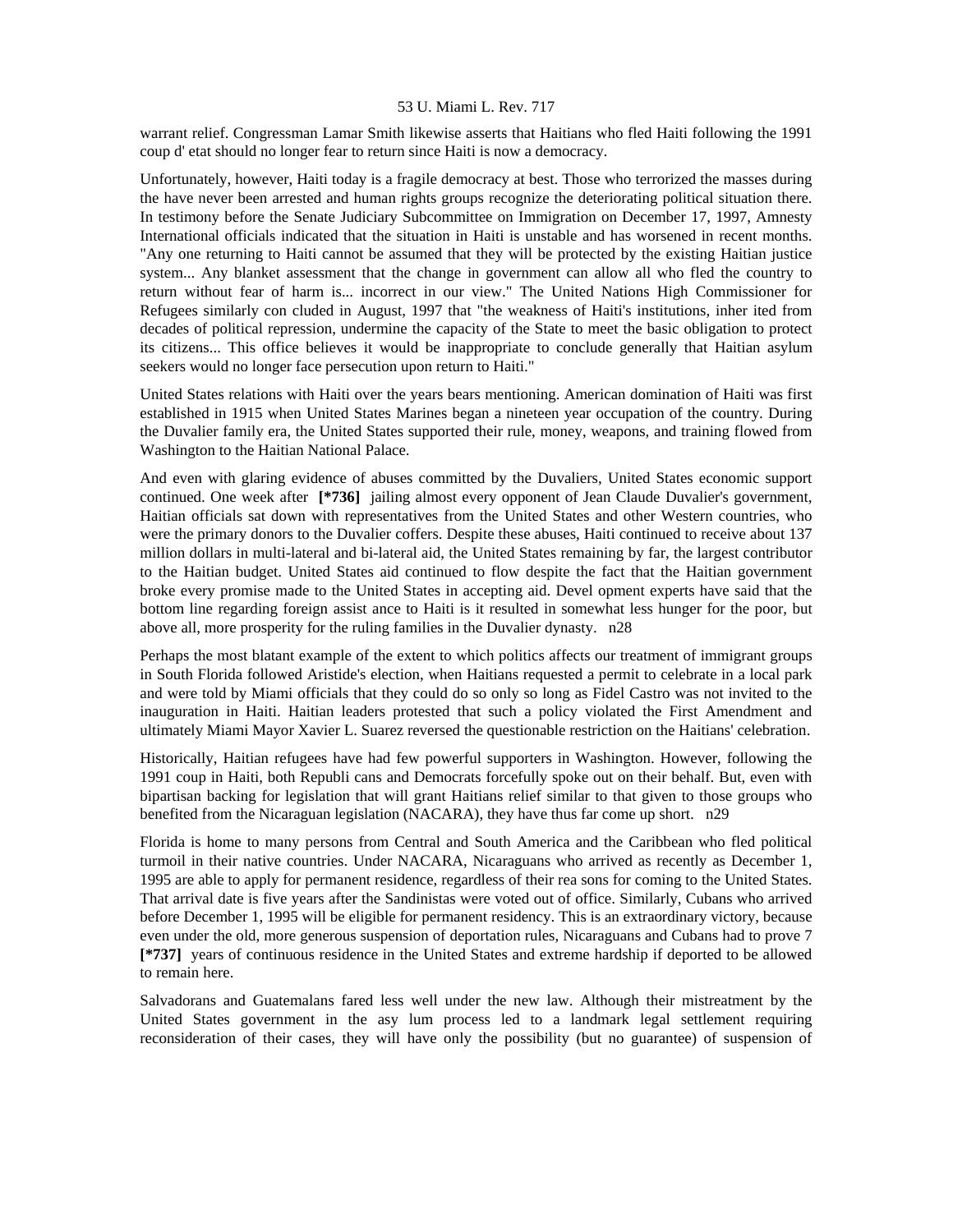deportation under prior immigration rules. Similarly, peo ple from eastern Europe and the former Soviet Union who have been in the United States since December 31, 1990 will only be eligible for sus pension of deportation under the old rules. They too will have to con vince judges, on a case-by-case basis, that they, or family members, will suffer extreme hardship if deported. If denied, they may be deported.

Haitians received neither residence nor the possibility of the sus pension of deportation under NACARA, yet many arrived years before Nicaraguans and Cubans, who will soon be granted residence.

Representative Lamar Smith's argument that, unlike the Haitians, Nicaraguans and Cubans are deserving of amnesty because their nations were seized by communist dictators flies in the face of Congress' attempts to discard favoritism toward those fleeing communist regimes and to depoliticize refugee policy. The Refugee Act of 1980 was designed to bring United States law into conformity with international treaty obligations and to establish objective criteria for determining refu gee status.

Even the United States government admits that many Haitians fled oppression. Thousands are in the United States with the government's permission after they proved a credible fear of persecution.

Not surprisingly, NACARA - still called the 'Victims of Commu nism Relief Act' by some members of Congress - has an ideological bias which negates the suffering of victims of right-wing regimes. Its official title, The Nicaraguan Adjustment and Central American Relief Act, belies the sweep of its provisions. Benefits for Cubans slipped into the provisions for Nicaraguans, and benefits for those from Eastern Europe and the former Soviet Union are tucked into the provisions for Central Americans. It is estimated that 153,000 Nicaraguans and Cubans, most of whom reside in South Florida, will get their green cards as a result of this law.

But, the new law does not just deliver an extraordinarily good deal to some; it also makes things worse for all those not specifically included in its provisions.

Last summer, Attorney General Janet Reno vacated a harsh Board of Immigration Appeals decision which had changed the rules for per sons applying for suspension of deportation and made new, harsh provi **[\*738]** sions retroactive. This was an across-the-board decision, which applied equally to all nationalities. The new NACARA legislation cancels the Attorney General's decision and makes the harsh provisions of the new immigration law passed in 1996 retroactive. For example, Alexandra Charles, a nineteen year old Haitian girl who witnessed her parents' murder in Haiti, would have been eligible for suspension of deportation under the Attorney General's decision but now, as a price of the new legislation, she is not.

Nicaraguans and Cubans are certainly deserving of amnesty and justified in celebrating their good fortune. It is important, however, to look at how legislation that is so beneficial to them, at the same time, hurts others. The new law is divisive and discriminatory. It pits one group against the other, and gives benefits to some nationalities at the expense of others. This has an especially large impact upon a commu nity like South Florida which is home to so many similarly situated groups who have fled political oppression and established lives here.

The Haitians responded passionately to their omission in the new laws in large part because they believed they were going to be included. In a matter of forty-eight hours after NACARA's passage, Haitians col lected 20,000 signatures on a petition asking for equal treatment. A number of rallies, in which thousands participated, followed.

As a partial explanation for the disparate treatment, Haitians were told that Nicaraguan government officials had urged the Clinton Admin istration to grant the Nicaraguans amnesty because, if tens of thousands of Nicaraguans were deported, it would create enormous economic instability in Nicaragua. To Haitians this only strengthened their own case, as Haiti's fragile economic situation is no secret. Haitians in the United States reportedly send up to \$ 500 million to Haiti a year. So like his Central American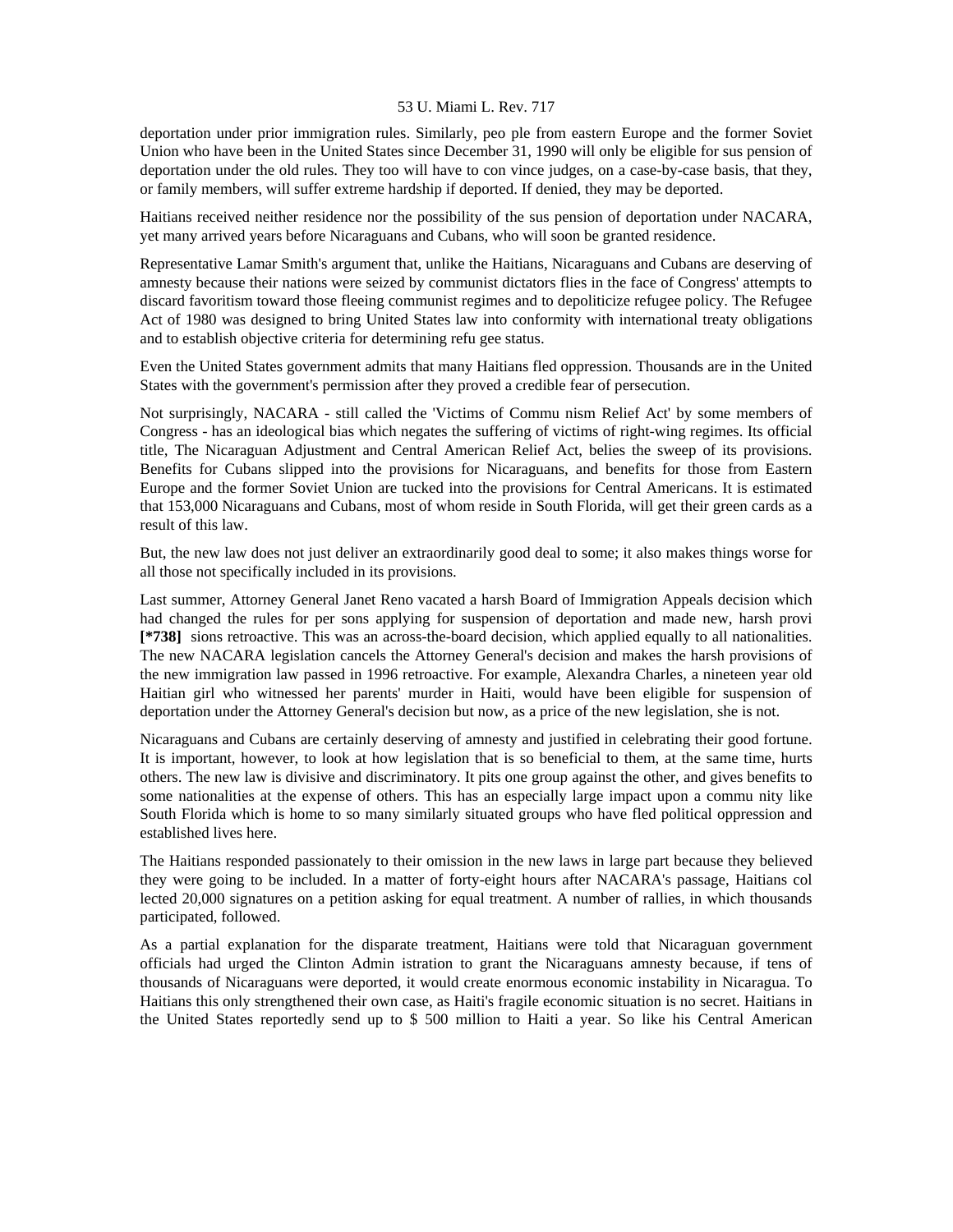counterparts, Haiti's President Rene Preval wrote to President Clinton, highlighting the destabilizing effect the return of thousands of Haitians would have on Haiti and asking for equal treatment.

Congress also claimed that despite the recent establishment of dem ocratically elected governments in Nicaragua, Cuba, El Salvador, Guate mala, and specified Eastern European nations, many of these nationals had built equities here, and therefore deserved an opportunity to remain. The Haitians argued that they too built businesses, paid taxes, and, raised their families in South Florida. They contribute to our communi ties and enrich the ethnic diversity of our state. So too have Hondurans, Asians and others excluded in NACARA.

Haitians excluded from this latest round of amnesty provisions were reminded of an earlier time when they had to struggle against effort **[\*739]** to deny them U.S. residency. In a decision subsequently upheld by the United States Supreme Court in February, 1991, a federal district court judge ruled that Haitians who sought to legalize their status under the farm worker amnesty program of 1986 were denied a "meaningful opportunity to be heard." Based on the largest, most ambitious fraud investigation ever undertaken by the INS, the United States government charged mostly poor, uneducated Haitian farm workers with committing fraud in their applications for residency under the amnesty program ("Operation Cucumber"). Federal judges hearing criminal charges against the Haitians criticized the government for bringing the charges, and the government was forced to dismiss all of the cases.

If there is a silver lining here, it is that in South Florida, Nicaraguans, Cubans, African Americans, and others, have raised their voices on behalf of the Haitians. Groups that seldom, if ever, communi cated in any meaningful way before, in part because each group was so busy trying to deal with its own problems, are now doing so and learning they have far more in common than differences, and that there is strength in unity. Moreover, Haitians and their advocates are calling for equal treatment for the Guatemalans, Salvadorans, Hondurans and others similarly situated as well.

Democrats and Republicans have also renewed their efforts in recent months on behalf of the Haitians. Al Cardenas, Vice Chairman of the Florida Republican Party, along with Ana Navarro, a leading Nicara guan American activist, and African American County Commissioners have called upon legislative officials "to do the right thing" for the Hai tians, pointing to the many benefits such legislation would provide for South Florida. The Greater Miami Chamber of Commerce introduced a resolution on August 18, 1998, endorsing legislation to grant relief to the Haitians, claiming that the wholesale deportation of Haitians "would upset the balance of our diverse citizenry which gives us our strength in the global economy." This deportation, they argued, would further destabilize Haiti's fragile political and economic situation, thereby increasing the number of Haitian refugees fleeing Haiti in the future.

On June 18, 1998, the Roman Catholic Bishops of Florida asked for compassionate and just treatment of the Haitians for similar reasons. The Congressional Black Caucus and leaders of the Hispanic Caucus have also called for equal treatment.

Congresswoman Carrie Meek (D-FL) has long led the battle to pro vide equal treatment for the Haitians. Her latest effort began in the spring of 1997, when she and members of a Miami-Dade delegation met with Attorney General Janet Reno to discuss including Haitians in pro posed changes to the Illegal Immigration and Reform and Immigrant **[\*740]** Responsibility Act of 1996. NACARA's architects maintained that if the Haitians were included the bill would die, and supporters of the Hai tians in Congress agreed to permit the Central American refugee relief legislation to move forward without including them. The Administra tion then agreed, in December, 1997, to provide temporary relief for Haitian nationals pending further Congressional action and granted Deferred Enforced Departure (DED) to Haitians who were paroled into the United States or applied for asylum prior to December 31, 1995. These Haitians are protected from deportation for one year while Haitian advocates work to obtain more permanent, legislative relief.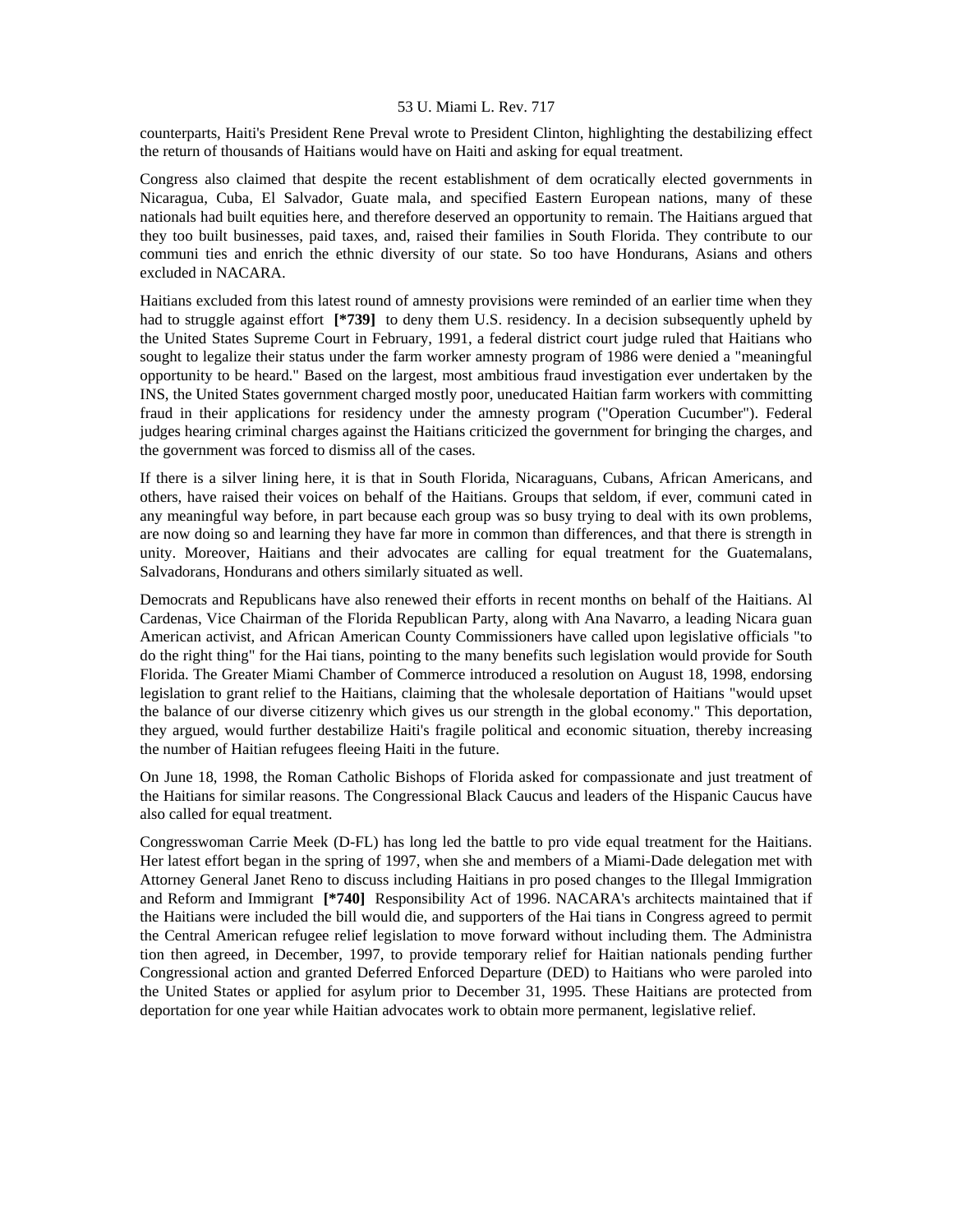On April 23, 1998, the Senate Judiciary Committee approved the Haitian Refugee Immigration Fairness Act, 1504, which was introduced by Florida Senators Graham (D-FL) and Mack (R-FL). This bill would grant permanent residency to an estimated 40,000 Haitians who were paroled into the United States or who applied for asylum prior to December 31, 1995. (Approximately 10,490 Haitians were paroled into the United States between 1990-1997 and 42,856 Haitians applied for political asylum). At the mark up of this bill, Senators Spencer Abra ham (R-MI) and Edward Kennedy (D-MA) introduced a substitute bill similar to the Graham-Mack bill but which would also include a small group (about one thousand to two thousand) of unaccompanied children and orphans. The substitute bill was passed by unanimous vote and now moves to the full Senate for consideration. The Senators were assured by the Administration that Haitians will not be deported while Congress considers this measure.

The Senate bill is one of several that has been introduced to provide relief to Haitians who currently find themselves in legal limbo. On the House side there are three additional bills, none of which have yet been marked up in subcommittee or committee. Representative Carrie Meek introduced the most generous bill, HR 3033, which would give "green cards" to any Haitian in the United States as of December 31, 1995. It is estimated that some 100,000 Haitians, many in South Florida, would be affected. Only this bill provides equity for the Haitians. n30 But even Representative Meek has conceded it has little chance of passing. Rep resentative John Conyers (D-MI) has introduced a companion bill (HR 3049) to Senators Graham and Meek's bill. Another bill, introduced by Representative Luis Gutierrez (D-IL), HR 3054, would grant permanent residency to Salvadorans and Guatemalans who were covered in **[\*741]** NACARA and to Haitians in the United States as of December 31, 1995. [A delegation of Guatemalans from South Florida traveled to Washing ton in July of this year to ask Congress to grant permanent residence to more than 180,000 undocumented Guatemalans now subject to deportation].

The battle to provide equal treatment for the Haitians is far from over. While it is heartening that key Republicans such as Senators Con nie Mack, Spencer Abraham, and Alfonse D'Amato, and Representa tives Jack Kemp, Ileana Ros-Lehtinen and Lincoln Diaz-Balart have taken up the cause, Lamar Smith's persistent efforts to convince the pub lic that the Haitians do not deserve help poses a serious problem.

Next year is an election year which means immigrant bashing may again become popular. The White House's commitment to new legisla tion is unclear and the United States military action in Haiti has made it hard for the United States to acknowledge the desperate political and economic situation there.

Representative Smith has misrepresented the history of the United States policy toward Haitians. His revisionist version of events should not be an excuse for denying Haitians equal treatment now. The Rever end Jesse Jackson more aptly described the plight of the Haitians when he claimed that they have been "trapped between the tyranny at home and the abandonment and rejection of the American people."

Nicaraguan activists have said that Republican members of Con gress carried out a jihad in obtaining legal status for them. Let's hope they do that now for Haitians and others excluded and punished by the new law.

Our responsibility to protect persons among us who have fled polit ical persecution should not depend on politics. Similarly situated immi grant groups should be treated equally. Nicaraguans and Cubans who arrived in the United States as of December, 1995 will be given resi dence under the new law. Haitians deserve no less than that.

#### **FOOTNOTE-1:**

n1. Between 1986 and 1991, only 28 Haitians were granted asylum. In 1986, 5 Haitians were granted asylum; in 1988, 8; in 1989, 11; in 1990, 3; and in 1991, 1. These figures are generous,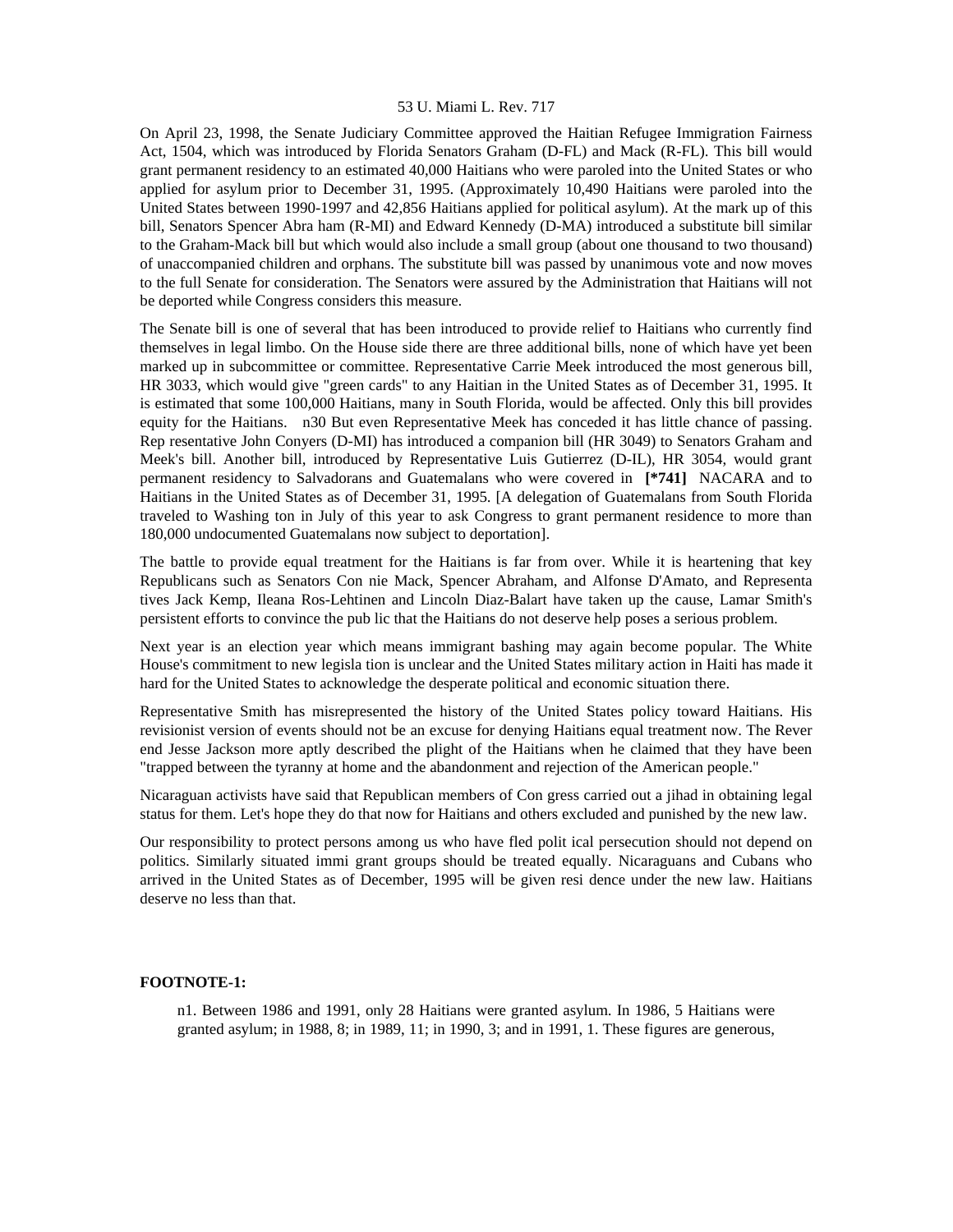since many other Haitians who would have applied for asylum did not do so because the odds were so great against their claims being fairly considered.

n2. Given the grave political situation in Haiti following the 1991 ouster of President Aristide, the number of Haitians granted asylum in the aftermath of the coup was alarmingly low. In 1992, 120 Haitians were granted asylum by the INS, representing a 30.6 percent approval rate, which still lagged far behind the approval rate in 1992 for Chinese applicants (84.8 percent) and applicants from the former Soviet Union (49.8 percent). In 1993, 636 Haitians were granted asylum; in 1994, 1060; in 1995, 749; and in 1996, 1,491. Moreover, any meaningful increase in the approval rate was temporary.

n3. Over two-hundred written and videotaped statements of Krome detainees, ex-detainees, former Krome employees, attorneys, and paralegals were collected by attorneys at the Haitian Refugee Center in Miami between 1989 and early 1991, painting a picture of cycles of humiliation and abuse directed in large part against the Haitians at the whim of certain guards. In the spring of 1990, Florida Representative Dante Fascell, who headed the House Foreign Affairs Committee, called for an FBI investigation, labeling the documentation of wrongdoing against Haitians at Krome "disturbing and indicating that longstanding abuses at the center remain uncorrected." Less than a year later, a Haitian woman detained at Krome was allegedly raped by a guard. She remained in detention for another two months, claiming her attacker was still on the job, although the INS knew of her charges shortly after the incident in question. INS's reaction to the public airing of allegations of abuse at Krome was not encouraging. A teacher and a nurse who spoke to reporters about such abuses were subsequently dismissed. Another teacher was let go after complaining to Miami INS officials about confiscation disposal of Haitian detainees' belongings, including Bibles and books.

n4. Larry Rohter, Processing for Haitians is Time in a Rural Prison," N.Y. Times, June 21, 1992, at 18.

n5. Larry Rohter, U.S. Accused of Abuse of Haitians at a Center, N.Y. Times, June 5, 1992, at A10.

n6. Former Haitian President Prosper Avril has stated that he believes the Haiti interdiction agreement is illegal under Haitian law, since an exchange of diplomatic letters is not a proper method of entering into a bilateral agreement with another country.

n7. From October 29, 1991 until November 18, 1991, the United States refrained from repatriating the Haitians and brought them to Guantanamo. On November 18, 1991, the government resumed repatriations.

n8. It has been suggested that the media played a role in influencing public opinion. One report indicated that newspaper stories in four major American newspapers "systematically distorted the human rights record of President Aristide while underplaying the terror practiced by the coup government." The Press and Haiti: Systematic Distortions and Omissions, September 1991 - June 1992, HAITI COMMUNICATIONS PROJECT (Boston Media Action, Somerville, Mass.), Feb. 1993, at 1. The four newspapers evaluated were the N.Y. Times, the Boston Globe, the Washington Post, and the Miami Herald. A public opinion poll conducted by the Miami Herald and a local Miami television station in December 1992 also revealed that 57 percent of Florida residents believed that Haitians should be allowed to stay in the United States until it was safe to return to Haiti. Elizabeth Grudzinski, Bush, Florida Split on Haitians; 57% in State Poll Favor Letting Refugees Stay - For Now, Miami Herald, December 13, 1991, at 1A. However, a Mason Dixon poll conducted about six months later, from May 29 to 31, 1992, indicated that Florida voters overwhelmingly felt the United States could not afford to let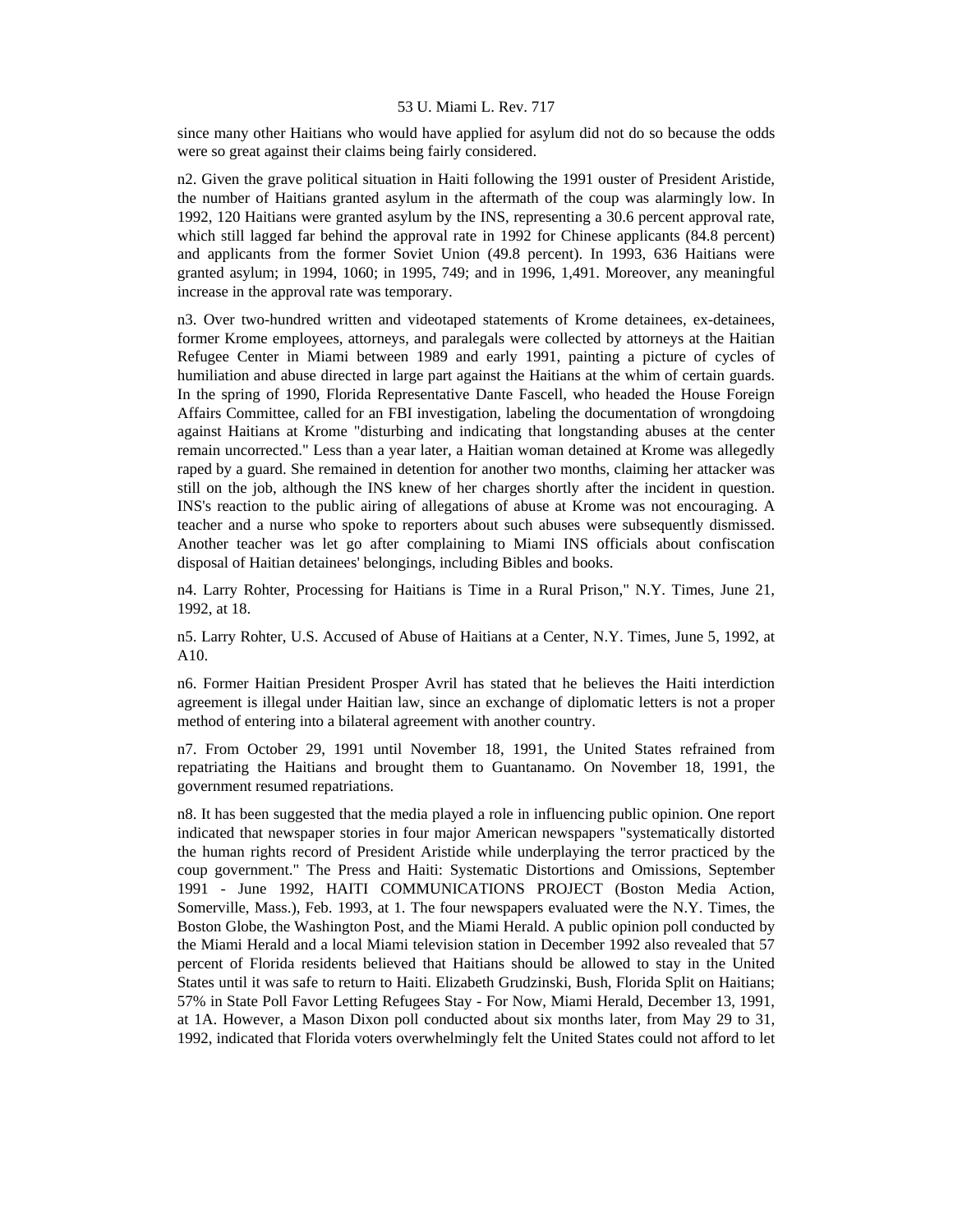the Haitians in and concluded they were simply economic refugees. Lizette Alvarez, Florida Split on Haiti Policy, Miami Herald, June 5, 1992, at 1A.

n9. Over 200,000 Cubans also came to the United States in an organized airlift between 1959 and 1962.

n10. A look at our treatment of those Haitians who were "screened-in" at Guantanamo but who allegedly tested positive for the HIV virus unfortunately supports the argument that we are not interested in saving the lives of Haitians. In late 1991, United States government officials began testing these Haitians for the HIV virus. Prior to 1992, no person who applied for asylum at a border or in the United States was ever excluded for being HIV-positive, and Cubans interdicted at the same time and literally in the same boat as Haitians were immediately transported to the United States and allowed to enter the asylum program without ever being medically screened for HIV. The Haitians were housed at Guantanamo in tin-roofed shacks surrounded by barbed wire, denied adequate legal representation, and occasionally suffered punitive measures handed out without any procedural rights. Doctors from the Center for Disease Control warned the Navy that the Haitians should not be crowded together in a camp such as Guantanamo because that could exacerbate their medical condition, and senior Health and Human Service officials, including former Secretary Sullivan, wanted the restriction on the Haitians lifted, as did international health authorities. In reviewing the legality of the confinement of these Haitians, the court found that "The Haitians' plight is a tragedy of immense proportion and their continued detainment is totally unacceptable ..." On June 8, 1993 the court ordered the government to release the approximately two-hundred screened-in Haitians immediately from Guantanamo Bay "to anywhere but Haiti" and to allow them access to counsel after almost two years of imprisonment at Guantanamo Bay. In response to the court order, the government allowed those remaining at Guantanamo Bay to enter the United States and pursue asylum claims.

n11. Attorneys for the Haitians learned of this less than fifty-six hours before filing their petitions for writ of certiorari with the Supreme Court. The Haitians' attorneys claimed that the government precluded them from obtaining this information in a timely fashion.

n12. Haitians and their advocates were aware that the same Coast Guard that searched for Haitians also searched for Cubans, but that regardless of what the individual Cubans and Haitians had to say, the Coast Guard operated with the intention of returning Haitians to Haiti, and with the intention of bringing all the Cubans they found safely to the United States. In 1991, 2203 Cubans came to the United States on boats or rafts, and in 1992, 2205 did. At the same time that Haitians were being forcibly repatriated from Guantanamo in 1991 and 1992, Cubans who made it to the United States Navel Base were flown to the United States and paroled into the community.

n13. The Bush Administration's handling of the Haitian refugee crisis was a striking contrast to the Cuban freedom flotillas in the early 1960's and United States' handling of the Vietnamese in the 1970's. Indeed, the United States vehemently criticized the forced return by British Hong Kong of the Vietnamese Boat People.

n14. Given the failure of several broader Haiti-focused bills to progress during 1992, H.R. 5360 sought only to make explicit the United States obligation under international law not to forcibly return political refugees found at sea as well as within United States territory. See H.R. 5360, 102d Cong., 2d Sess. (1992). President Bush had threatened to veto any bill protecting the Haitians that passed Congress.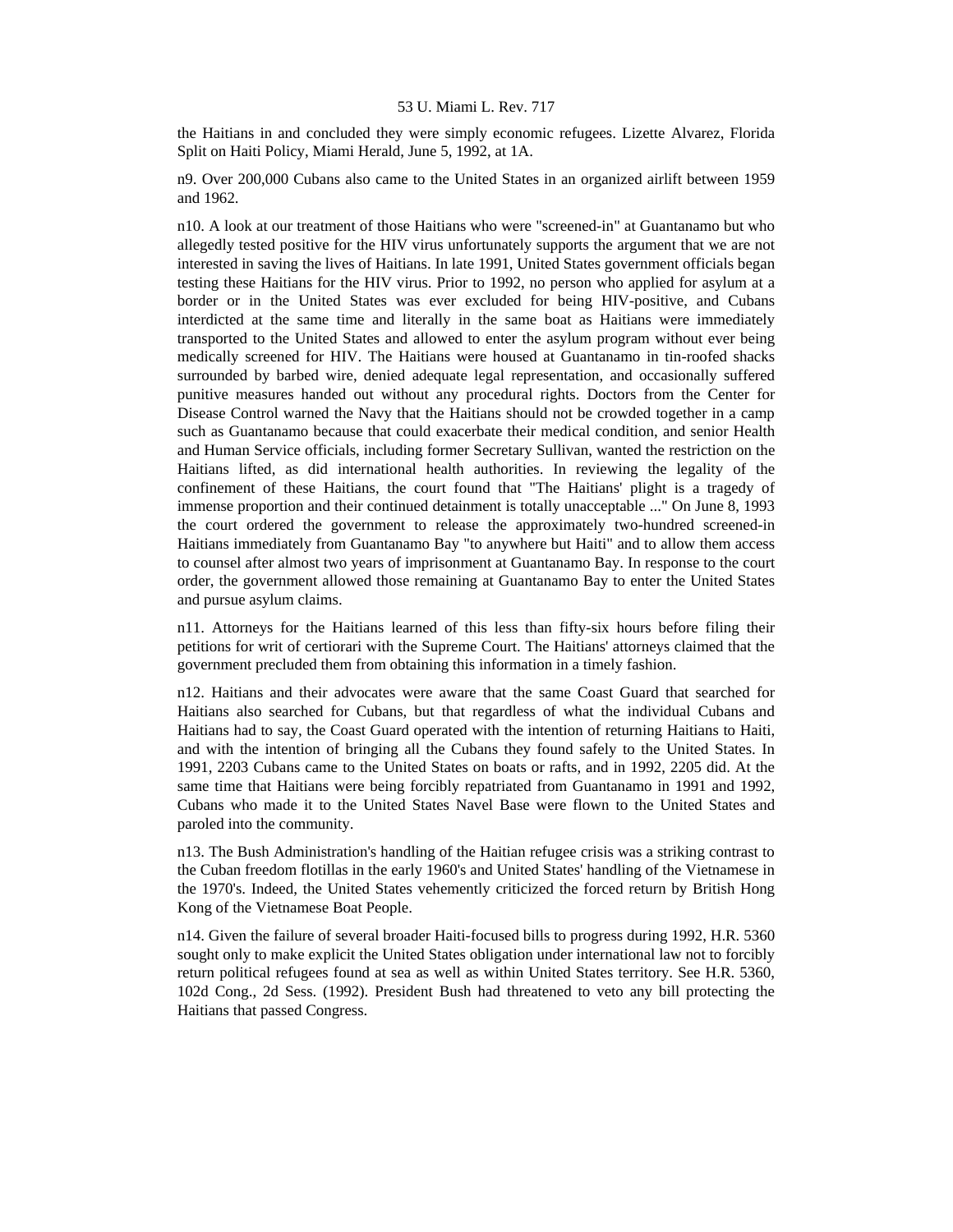n15. Despite a December, 1988 presidential proclamation extending the United States territorial waters from three to twelve miles, Haitians interdicted had to make it to within the three mile limit.

n16. It is believed that about 85 percent of these Haitians reside in South Florida. Less than a dozen pro bono attorneys were available to work on these cases and many of them could not devote their time exclusively to the Guantanamo caseload.

n17. Asylum officers informally stated that on certain days the "screen-in" rate was close to 100 percent.

n18. Even INS officials acknowledged that 10-15 percent of the "screened out" Haitians may nonetheless be at risk if returned.

n19. In a National Asylum Study Project prepared by the Harvard Law School Immigration and Refugee Program after the forcible return of the Guantanamo Haitians, it was found that the "screened in" Haitians were victims of special scrutiny of their asylum claims upon arrival in the United States, including heightened legal scrutiny, that Special Department of State investigations of their asylum claims jeopardized their family members and threatened the confidentiality of their asylum applications, and that asylum officers often turned what should have been an impartial, non-adversarial hearing into a hostile credibility examination. One particularly alarming example of the unfair treatment of these Haitian cases was the following statement in a Notice of Intent to Deny about the lure of "the luxuries at Guantanamo Bay":

 Your testimony is just not plausible. What is more likely is that word had gotten to your hometown of the free food, medical care, clothing, the chance to get to the United States, and other luxuries at Guantanamo Bay and you took a chance by getting on a boat with many other people who were leaving the poverty of Haiti.

n20. Even Haitian children attempting to come to the United States legally have not been spared discriminatory treatment. Haitian children eligible for family-sponsored visas were stranded in Haiti for months following the 1991 coup d'etat, while their applications were subjected to heightened scrutiny imposed on no other nationality. This group included children who had lived with their parents in the U.S. for years, attended school here, and had little familiarity with Haiti or its language. Following a report prepared by attorneys at Florida Rural Legal Services and at the urging of Congresswoman Carrie Meek (D-FL), Attorney General Janet Reno granted humanitarian parole to ninety-eight of these children. For more details, see "Haitian Children Awaiting Visas: A Plea for Help," a report prepared by Cheryl Little and on file with the Florida Immigrant Advocacy Center.

n21. For further details, see "Not in Their Best Interest: A Report on the U.S. Government's Forcible Repatriation of Guantanamo's Unaccompanied Haitian Children" and supplemental report, "Unaccompanied Haitian Children Repatriated from Guantanamo: Stories of Trauma and Despair," on file at the Florida Immigrant Advocacy Center.

n22. Hollywood notables included, among others, Danny Glover, Susan Sarandon, Julia Roberts, Harry Belafonte, Michelle Pfeiffer, Jack Lemmon, Jonathan Demme, and Gregory Peck. Even those children fortunate enough to have made it to the United States now find themselves in a quandary. Absent a grant of political asylum - very difficult to obtain in Haitian cases - most will be subject to deportation when their parole expires. This is in marked contrast to the Cuban children paroled from Guantanamo who are eligible for legal United States residency under the Cuban Adjustment Act a year and a day after their parole.